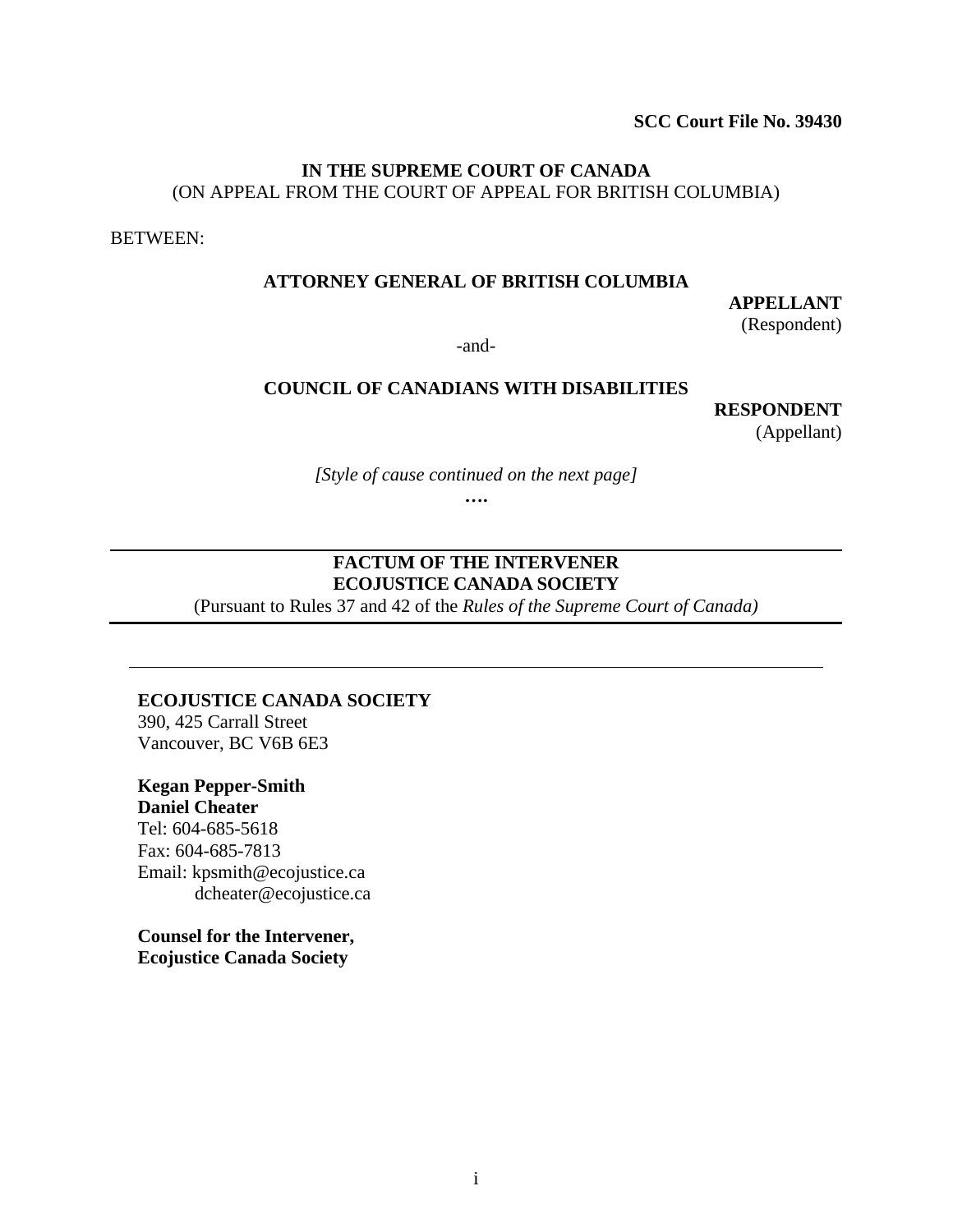**-and-**

**ATTORNEY GENERAL OF CANADA; THE ATTORNEY GENERAL OF ONTARIO; THE ATTORNEY GENERAL OF SASKATCHEWAN; THE ATTORNEY GENERAL OF ALBERTA; THE WEST COAST PRISON JUSTICE SOCIETY; THE EMPOWERMENT COUNCIL, SYSTEMIC ADVOCATES IN ADDICTIONS AND MENTAL HEALTH;THE CANADIAN CIVILLIBERTIES ASSOCIATION; THE DAVID ASPER CENTRE FOR CONSTITUTIONAL RIGHTS; THE ECOJUSTICE CANADA SOCIETY; THE TRIAL LAWYERS ASSOCIATION OF BRITISH COLUMBIA; ANIMAL JUSTICE; THE ADVOCACY CENTRE FOR TENANTS ONTARIO, THE ARCH DISABILITY LAW CENTRE, THE CANADIAN ENVIRONMENTAL LAW ASSOCIATION, THE CHINESE AND SOUTHEAST ASIAN LEGAL CLINIC, THE HIV & AIDS LEGAL CLINIC ONTARIO AND THE SOUTH ASIAN LEGAL CLINIC ONTARIO (JOINTLY); THE CANADIAN MENTAL HEALTH ASSOCIATION (NATIONAL), CANADA WITHOUT POVERTY, THE ABORIGINAL COUNCIL OF WINNIPEG INC., AND END HOMELESSNESS WINNIPEG INC. (JOINTLY); THE CANADIAN CONSTITUTION FOUNDATION; THE JOHN HOWARD SOCIETY OF CANADA AND THE QUEEN'S PRISON LAW CLINIC (JOINTLY); THE FEDERATION OF ASIAN CANADIAN LAWYERS AND THE CANADIAN MUSLIM LAWYERS ASSOCIATION (JOINTLY); THE CENTRE FOR FREE EXPRESSION; THE WEST COAST LEGAL EDUCATION AND ACTION FUND; THE CANADIAN ASSOCIATION OF REFUGEE LAWYERS; THE BRITISH COLUMBIA CIVIL LIBERTIES ASSOCIATION; THE MENTAL HEALTH LEGAL COMMITTEE; AND THE NATIONAL COUNCIL OF CANADIAN MUSLIMS**

**INTERVENERS**

**ORIGINAL TO:**

#### **THE REGISTRAR**

Supreme Court of Canada 301 Wellington Street Ottawa, ON K1A 0K1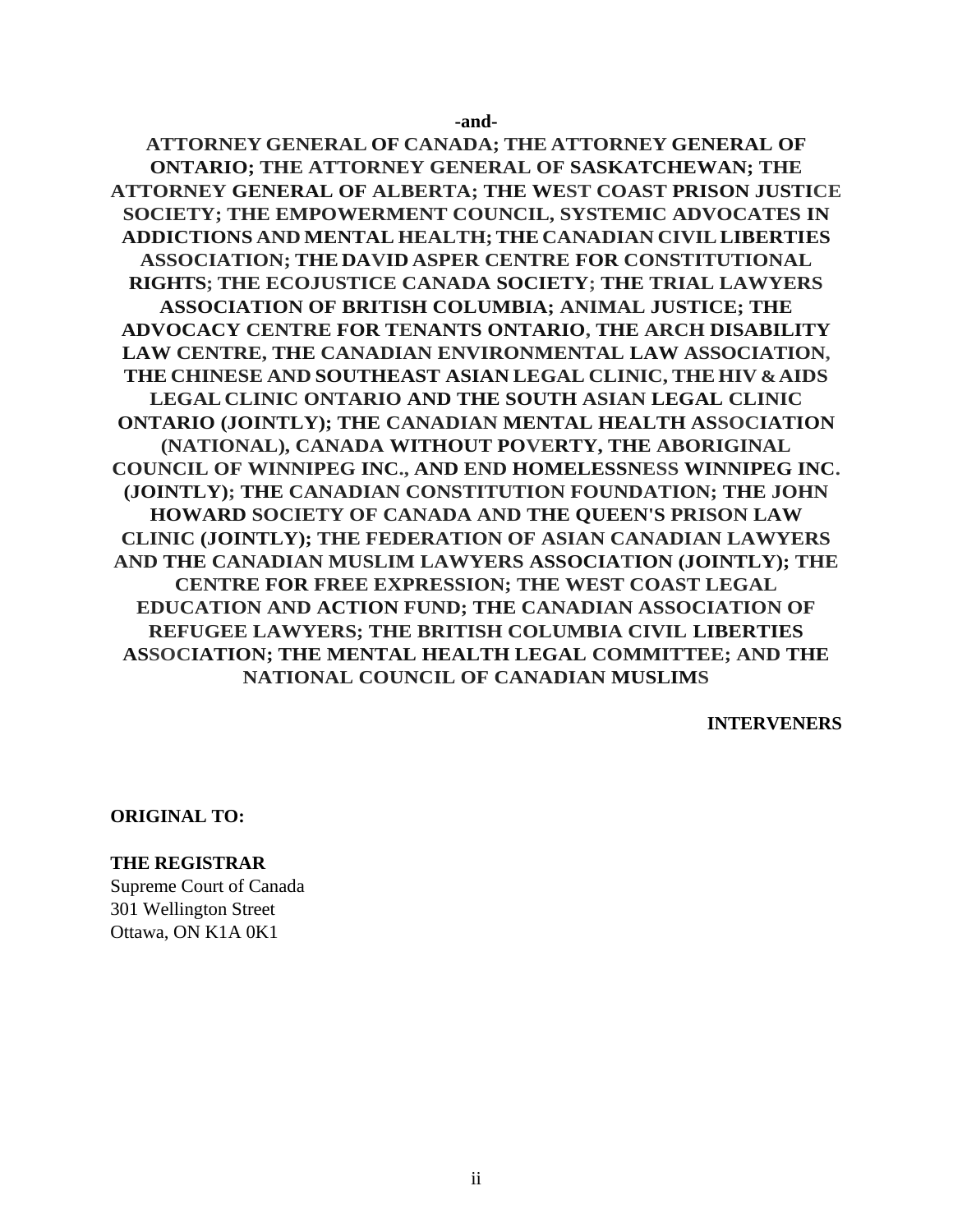#### **COPIES TO:**

#### **MINISTRY OF ATTORNEY GENERAL, LEGAL SERVICES BRANCH**

Suite 1301, 865 Hornby Street Vancouver, British Columbia V6Z 2G3

**Mark Witten Emily Lapper** Tel: (604) 660-3093 Fax: (604) 660-6797 E-mail: [mark.witten@gov.bc.ca](mailto:mark.witten@gov.bc.ca)

[emily.lapper@gov.bc.ca](mailto:emily.lapper@gov.bc.ca)

**Counsel for the Applicant, Attorney General of British Columbia**

**MCCARTHY TETRAULT LLP** Suite 2400, 745 Thurlow Street Vancouver, British Columbia V6E 0C5

**Michael A. Feder, Q.C. Katherine Booth Connor Bildfell** Tel: (604) 643-5983 Fax: (604) 622-5614 E-mail: [mfeder@mccarthy.ca](mailto:mfeder@mccarthy.ca) [kbooth@mccarthy.ca](mailto:kbooth@mccarthy.ca) [cbildfell@mccarthy.ca](mailto:cbildfell@mccarthy.ca)

**Counsel for the Respondent, Council of Canadians with Disabilities**

## **ATTORNEY GENERAL OF CANADA**

Department of Justice, National Litigation Sector 400 – 120 Adelaide Street West Toronto, ON M5H 1T1

#### **Christine Mohr**

Tel: 416.953.9546 Fax: 416.952.4518 Email: [christine.mohr@justice.gc.ca](mailto:christine.mohr@justice.gc.ca)

**Counsel for the Intervener, Attorney General of Canada**

#### **GIB VAN ERT LAW**

148 Third Ave. Ottawa, Ontario K1S 2K1

#### **Dahlia Shuhaibar**

Tel: (613) 501-5350 Fax: (613) 651-0304 Email: [dahlia@gibvanertlaw.com](mailto:dahlia@gibvanertlaw.com)

#### **Agent for Counsel for the Applicant, Attorney General of British Columbia**

**BORDEN LADNER GERVAIS LLP**

World Exchange Plaza 100 Queen Street, Suite 1300 Ottawa, Ontario K1P 1J9

#### **Nadia Effendi**

Tel: (613) 787-3562 Fax: (613) 230-8842 E-mail: [neffendi@blg.com](mailto:neffendi@blg.com)

## **Agent for Counsel for the Respondent, Council of Canadians with Disabilities**

#### **ATTORNEY GENERAL OF CANADA**

Department of Justice Civil Litigation Section 50 O'Connor Street, 5<sup>th</sup> Floor Ottawa, ON K1A 0H8

## **Christopher M. Rupar**

Tel: 416.941.2351 Fax: 613.954.1920 Email: [christopher.rupar@justice.gc.ca](mailto:christopher.rupar@justice.gc.ca)

**Agent for the Intervener, Attorney General of Canada**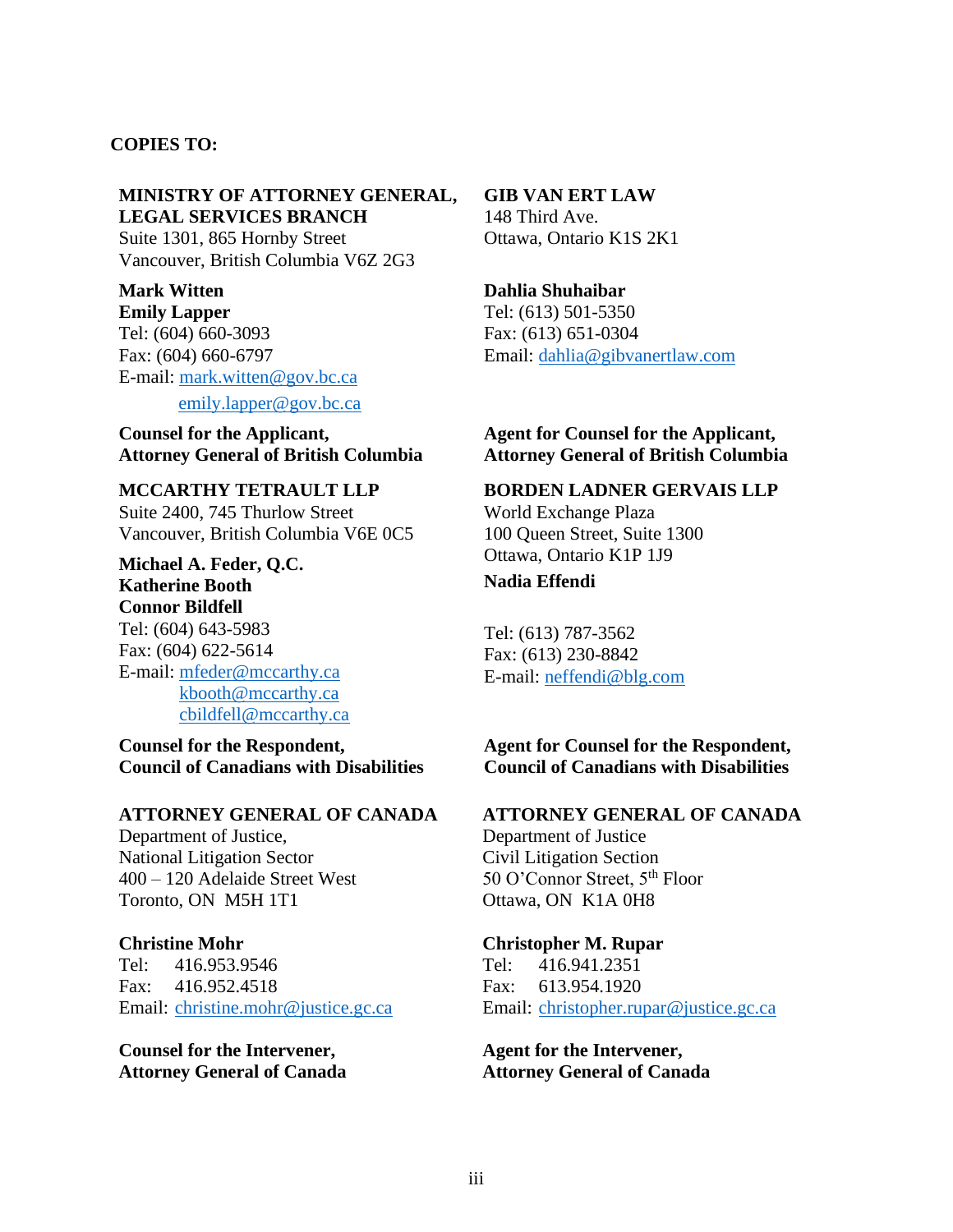## **ATTORNEY GENERAL OF ONTARIO**

Constitution Law Branch 720 Bay Street, 4<sup>th</sup> Floor Toronto, ON M7A 2S9

#### **Yashoda Ranganathan David Tortell** Tel: 647.637.0883

Fax: 416.326.4015 Email: [yashoda.ranganathan@ontario.ca](mailto:yashoda.ranganathan@ontario.ca)

**Counsel for the Intervener, Attorney General of Ontario**

## **ATTORNEY GENERAL OF SASKATCHEWAN**

820 – 1874 Scarth Street Regina, SK S4P 4B3

**Sharon H. Pratchler, Q.C.** Tel: 306.787.5584 Fax: 306.787.9111 Email: [Sharon.pratchler2@gov.sk.ca](mailto:Sharon.pratchler2@gov.sk.ca)

**Counsel for the Intervener, Attorney General of Saskatchewan**

**ALBERTA JUSTICE CONSTITUTIONAL AND ABORIGINAL LAW** 1000, 10025 – 102A Avenue Edmonton, AB T5J 2Z2

**Leah M. McDaniel**

Tel: 780.422.7145 Fax: 780.643.0852 Email: [leah.mcdaniel@gov.bc.ca](mailto:leah.mcdaniel@gov.bc.ca)

**Counsel for the Intervener, Attorney General of Alberta**

### **POWER LAW**

1103 – 130 Albert Street Ottawa, ON K1P 5G4

#### **Maxine Vincelette**

Tel: 613.702.5573 Fax: 613.702.5566 Email: [mvincelette@juristespower.ca](mailto:mvincelette@juristespower.ca)

**Agent for the Intervener, Attorney General of Ontario**

## **GOWLING WLG (CANADA) LLP** 2600 – 160 Elgin Street

Ottawa, ON K1P 1C3

## **D. Lynne Watt** Tel: 613.786.8695 Fax: 613.788.3509 Email: [lynne.watt@gowlingwlg.com](mailto:lynne.watt@gowlingwlg.com)

**Agent for the Intervener, Attorney General of Saskatchewan**

## **GOWLING WLG (CANADA) LLP** 2600 – 160 Elgin Street

Ottawa, ON K1P 1C3

## **D. Lynne Watt**

Tel: 613.786.8695 Fax: 613.788.3509 Email: [lynne.watt@gowlingwlg.com](mailto:lynne.watt@gowlingwlg.com)

**Agent for the Intervener, Attorney General of Alberta**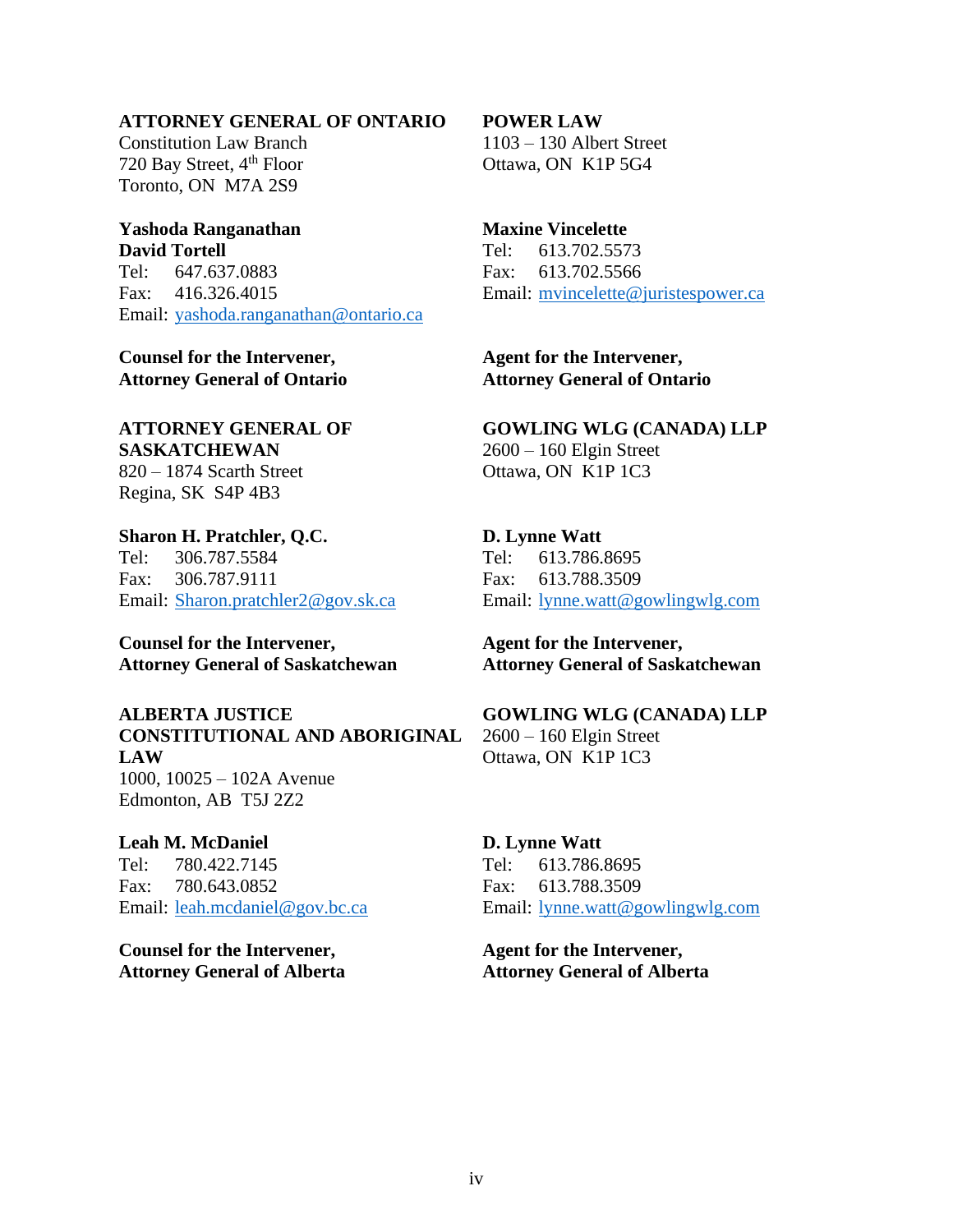## **ALLEN/MCMILLAN LITIGATION COUNSEL**

1625 – 1185 West Georgia Street Vancouver, BC V6E 4E6

## **Greg J. Allen**

**Nojan Kamoosi** Tel: 604.628.3982 Fax: 604.628.3832 Email: [greg@amic.ca](mailto:greg@amic.ca)

**Counsel for the Intervener, West Coast Prison Justice Society**

### **ANITA SZIGETI ADVOCATES**

2001 – 400 University Avenue Toronto, ON M5G 1S5

## **Anita Szigeti**

**Maya Kotob Sarah Rankin** Tel: 416.504.6544 Fax: 416.204.9562 Email: [anita@asabarristers.com](mailto:anita@asabarristers.com)

## **Counsel for the Intervener, Empowerment Council, Systemic Advocates in Addictions and Mental Health**

**TORYS LLP**

3000 – 79 Wellington Street Box 270, TD South Tower Toronto, ON M5K 1N2

## **Andrew Bernstein**

**Emily Sherkey** Tel: 416.865.7678 Fax: 416.865.7380 Email: [abernstein@torys.com](mailto:abernstein@torys.com)

**Counsel for the Intervener, Canadian Civil Liberties Association**

## **SUPREME ADVOCACY LLP**

100 – 340 Gilmour Street Ottawa, ON K2P 0R3

**Marie-France Major**

Tel: 613.695.8855 Ext. 102 Fax: 613.695.8580 Email: [mfmajor@supremeadvocacy.ca](mailto:mfmajor@supremeadvocacy.ca)

**Agent for the Intervener, Empowerment Council, Systemic Advocates in Addictions and Mental Health**

## **SUPREME ADVOCACY LLP** 100 – 340 Gilmour Street Ottawa, ON K2P 0R3

## **Eugene Meehan, Q.C.**

Tel: 613.695.8855 Ext. 101 Fax: 613.695.8580 Email: [emeehan@supremeadvocacy.ca](mailto:emeehan@supremeadvocacy.ca)

**Agent for the Intervener, Canadian Civil Liberties Association**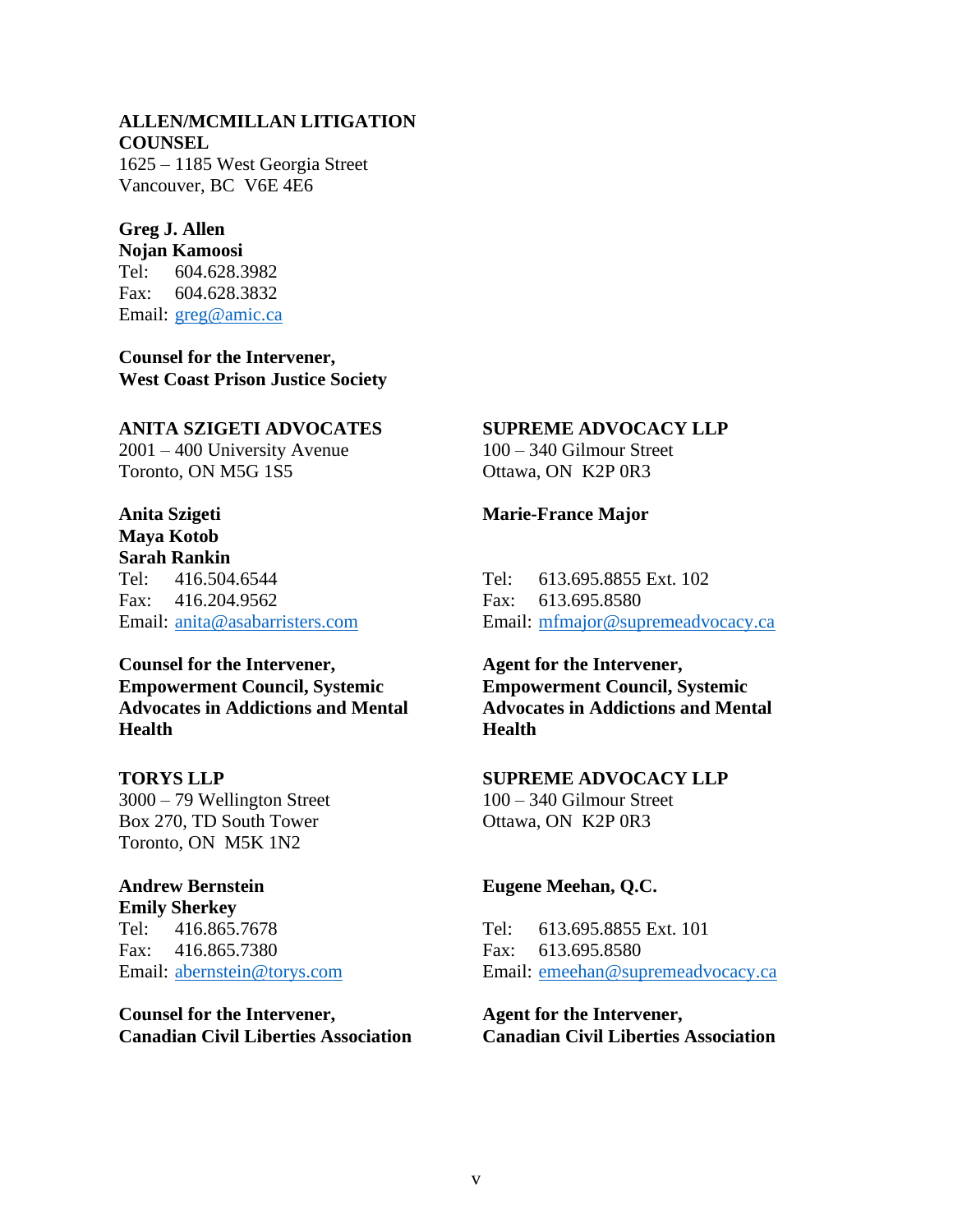#### **ARCH DISABILITY LAW CENTRE**

55 University Avenue, 15<sup>th</sup> Floor Toronto, ON M5J 2H7

#### **Mariam Shanouda Jessica De Marinis**

Tel: 416.482.8255 Ext. 2224 416.482.8255 Ext. 2232 Fax.: 416.482.2981 Email: [shanoum@lao.on.ca](mailto:shanoum@lao.on.ca) [demarij@lao.on.ca](mailto:demarij@lao.on.ca)

**Counsel for the Interveners, Advocacy Centre for Tenants Ontario, ARCH Disability Law Centre, Canadian Environmental Law Association, Chinese and Southeast Asian Legal Clinic, HIV and AIDS Legal Clinic Ontario and South Asian Legal Clinic Ontario**

#### **UNIVERSITY OF TORONTO**

78 Queen's Park Crescent Toronto, ON M5S 2C5

## **Cheryl Milne**

**Kent Roach** Tel: 416.978.0092 Fax: 416.978.8894 Email: [Cheryl.milne@utoronto.ca](mailto:Cheryl.milne@utoronto.ca)

**Counsel for the Intervener, David Asper Centre for Constitutional Rights**

## **BORDEN LADNER GERVAIS LLP**

1300 - 100 Queen Street Ottawa, ON K1P 1J9

#### **Nadia Effendi**

Tel: 613.787.3562 Fax: 613.230.8842

Email: [neffendi@blg.com](mailto:neffendi@blg.com)

**Agent for the Interveners, Advocacy Centre for Tenants Ontario, ARCH Disability Law Centre, Canadian Environmental Law Association, Chinese and Southeast Asian Legal Clinic, HIV and AIDS Legal Clinic Ontario and South Asian Legal Clinic Ontario**

#### **NORTON ROSE FULBRIGHT CANADA LLP** 1500 – 45 O'Connor Street

Ottawa, ON K1P 1A4

#### **Matthew Halpin**

Tel: 613.780.8654 Fax: 613.230.5459 Email: [matthew.halpin@nortonrosefulbright.com](mailto:matthew.halpin@nortonrosefulbright.com)

#### **Agent for the Intervener,**

**David Asper Centre for Constitutional Rights**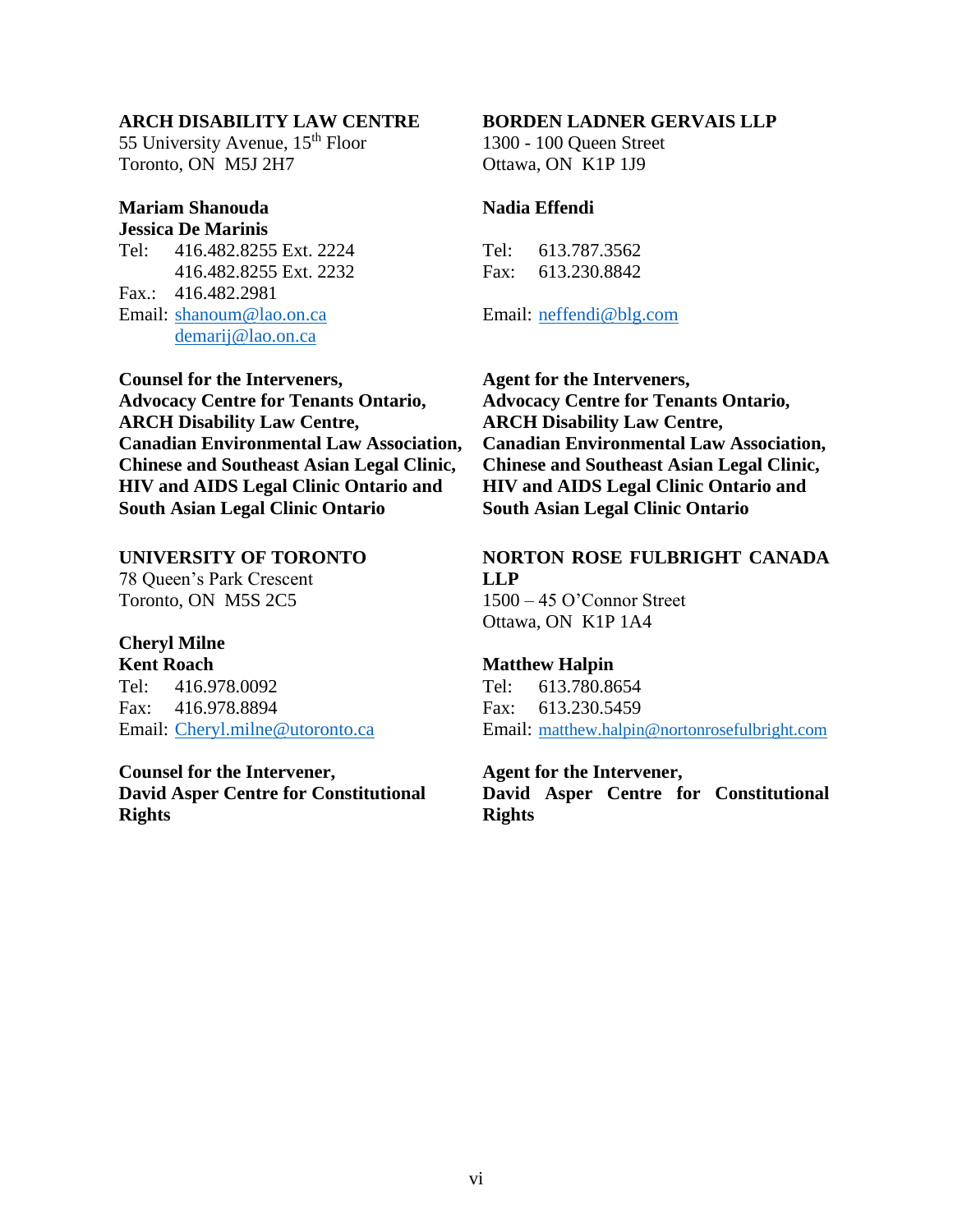## **HUNTER LITIGATION CHAMBERS LAW CORPORATION**

2100 – 1040 West Georgia Street Vancouver, BC V6E 4H1

**Ryan D.W. Dalziel, Q.C. Aubin P. Calvert** Tel: 604.891.2400 Fax: 604.647.4554 Email: [rdalziel@litigationchambers.com](mailto:rdalziel@litigationchambers.com)

**Counsel for the Intervener, Trial Lawyers Association of British Columbia**

### **NATIONAL COUNCIL OF CANADIAN MUSLIMS** 300 – 116 Albert Street Ottawa, ON K1P 5G3

**Sameha Omer** Tel: 613.254.9404 Ext. 224 Fax: 613.701.4062

Email: [somer@nccm.ca](mailto:somer@nccm.ca)

**Counsel for the Intervener, National Council of Canadian Muslims**

**MENTAL HEALTH LEGAL COMMITTEE** 2201 – 250 Yong Street Toronto, ON M5B 2L7

**Karen R. Spector Kelley Bryan C. Tess Sheldon** Tel: 416.995.3477 Fax: 416.855.9745 Email: [spectork@gmail.com](mailto:spectork@gmail.com)

**Counsel for the Intervener, Mental Health Legal Committee** **NORTON ROSE FULBRIGHT CANADA LLP** 1500 – 45 O'Connor Street Ottawa, ON K1P 1A4

**Matthew Halpin** Tel: 613.780.8654 Fax: 613.230.5459 Email: [matthew.halpin@nortonrosefulbright.com](mailto:matthew.halpin@nortonrosefulbright.com)

**Agent for the Intervener, Trial Lawyers Association of British Columbia**

**SUPREME ADVOCACY LLP** 100 – 340 Gilmour Street Ottawa, ON K2P 0R3

**Marie-France Major** Tel: 613.695.8855 Ext. 102 Fax: 613.695.8580 Email: [mfmajor@supremeadvocacy.ca](mailto:mfmajor@supremeadvocacy.ca)

**Agent for the Intervener, National Council of Canadian Muslims**

**RAVEN, CAMERON, BALLENTYNE & YAZBECK LLP/s.r.l.** 1600 – 220 Laurier Avenue West Ottawa, ON KIP 5Z9

**James Cameron** Tel: (613) 567-2901 Fax: (613) 567-2921 Email: [jcameron@ravenlaw.com](mailto:jcameron@ravenlaw.com)

**Agent for the Intervener, Mental Health Legal Committee**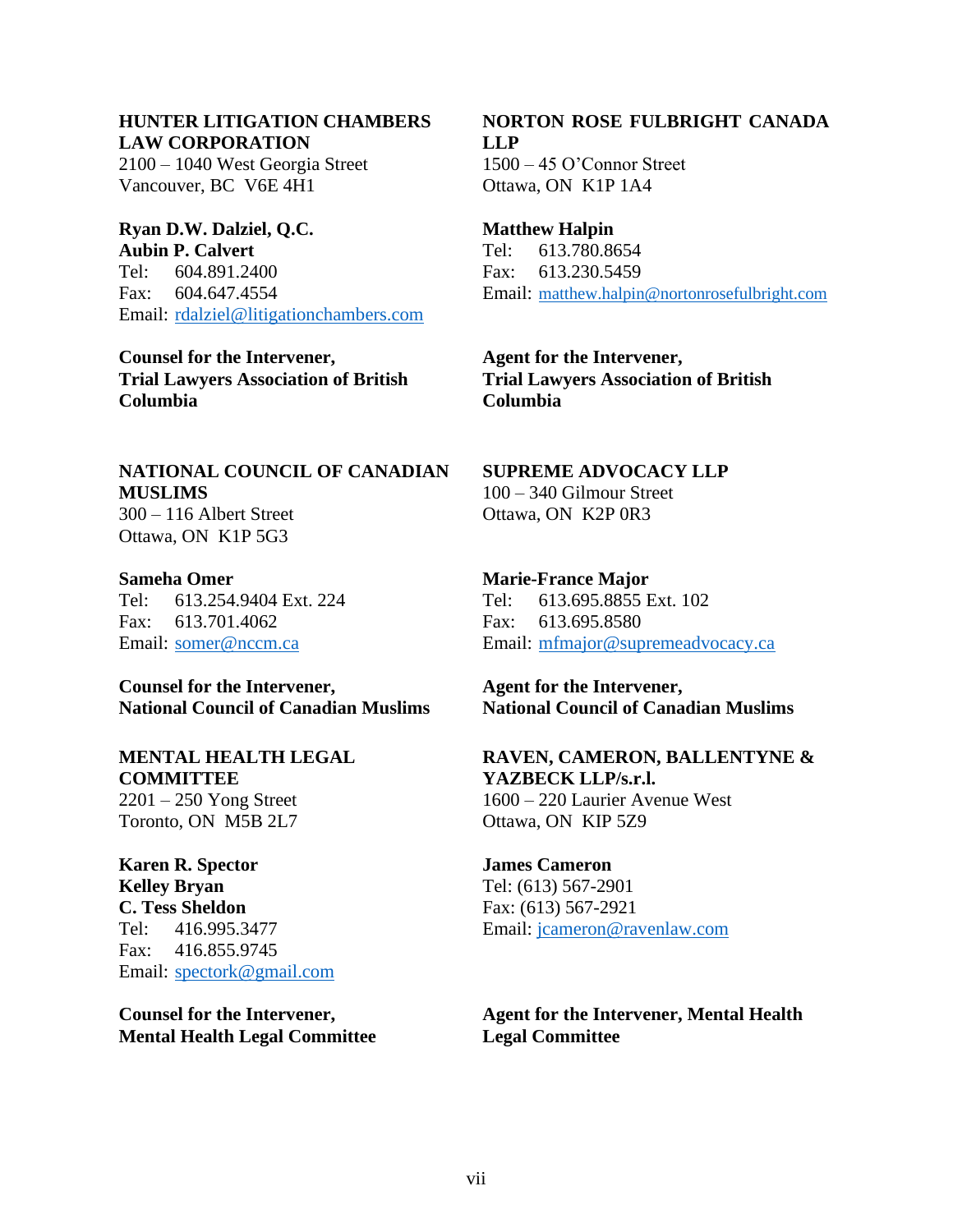#### **MANDELL PINDER LLP**

422 - 1080 Mainland Street Vancouver, BC V6B 2T4

#### **Elin Sigurdson**

**Monique Pongracie-Speier, Q.C.** Tel: 604.681.4146 Fax: 604.681.0959 Email: [elin@mandellpinder.com](mailto:elin@mandellpinder.com)

**Counsel for the Intervener, British Columbia Civil Liberties Association**

## **LEGAL AID ONTARIO**

Refugee Law Office 20 Dundas Street West Toronto, ON M5G 2H1

## **Anthony Navaneelan**

**Naseem Mithoowani** Tel: 416.977.8111 Ext. 7181 Fax: 416.977.5567 Email: [naveen@lao.on.ca](mailto:naveen@lao.on.ca)

# **Counsel for the Intervener,**

# **Canadian Association of Refugee Lawyers**

#### **JFK LAW CORPORATION**

340 – 1122 Mainland Street Vancouver, VC V6B 5L1

## **Tim Dickson**

**Jason Harmon** Tel: 604.687.0549 Fax: 604.687.2696 Email: [tdiskson@jfklaw.ca](mailto:tdiskson@jfklaw.ca)

**Counsel for the Intervener, West Coast Legal Education and Action Fund**

#### **GOWLING WLG (CANADA) LLP**

2600 – 160 Elgin Street Ottawa, ON K1P 1C3

#### **Jeffrey W. Beedell**

Tel: 613.786.0171 Fax: 613.788.3587 Email: [jeff.beedell@gowlingwlg.com](mailto:jeff.beedell@gowlingwlg.com)

**Agent for the Intervener, British Columbia Civil Liberties Association**

#### **GOWLING WLG (CANADA) LLP**

2600 – 160 Elgin Street Ottawa, ON K1P 1C3

#### **Jeffrey W. Beedell**

Tel: 613.786.0171 Fax: 613.788.3587 Email: [jeff.beedell@gowlingwlg.com](mailto:jeff.beedell@gowlingwlg.com)

#### **Agent for the Intervener, West Coast Legal Education and Action Fund**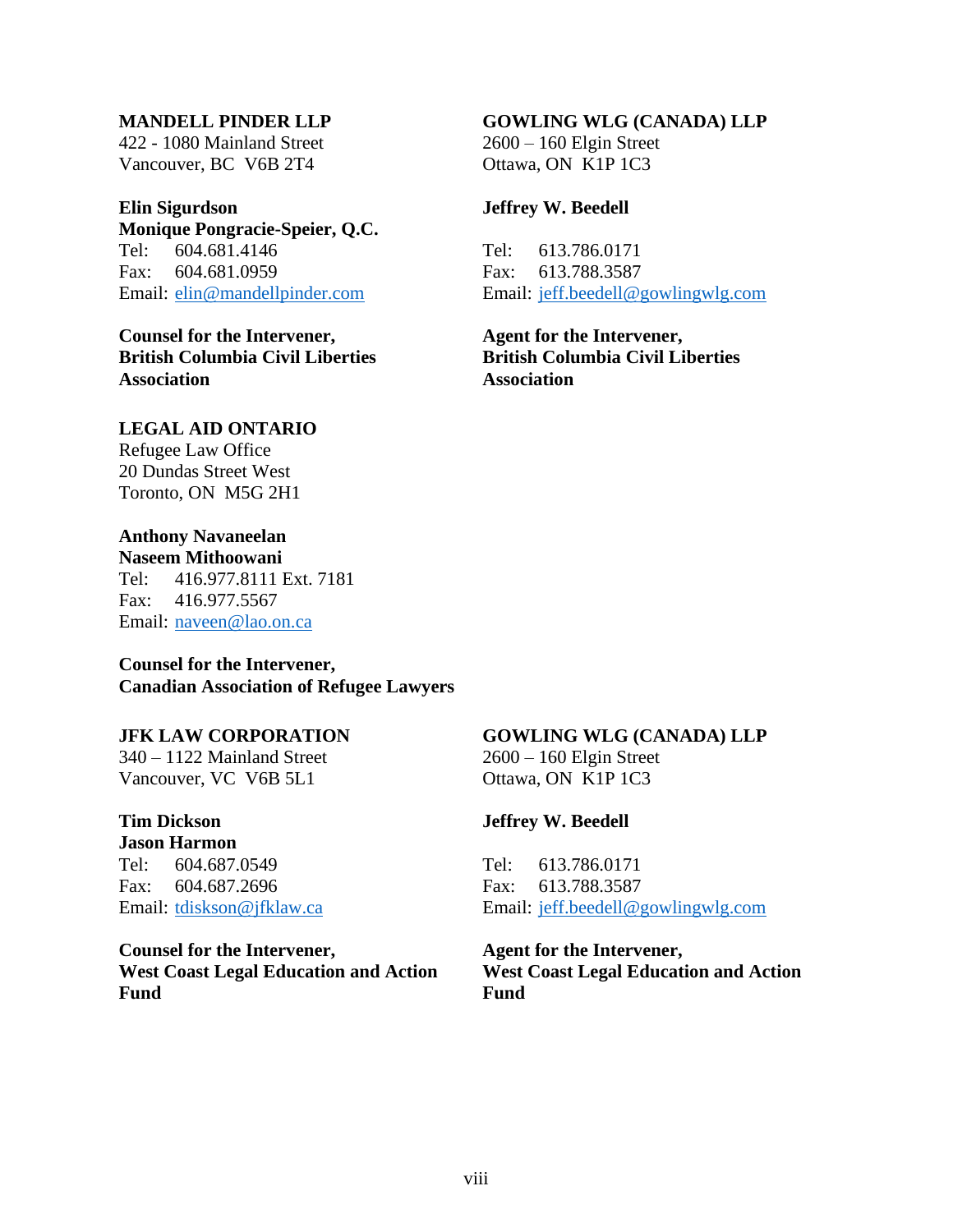## **POORANLAW PROFESSIONAL CORPORATION**

400 - 1500 Don Mills Road Toronto, ON M3B 3H4

## **Faisal Bhabha**

**Madison Pearlman** Tel: 416.860.7572 Fax: 416.860.5755 Email: [fbhabha@pooranlaw.com](mailto:fbhabha@pooranlaw.com)

**Counsel for the Intervener, Centre for Free Expression**

# **LLP** 3000 – 222 Bay Street

P.O. Box 53 Toronto, ON M5K 1E7

## **Fahad Siddiqui**

Tel: 416.216.2424 Fax: 416.216.3930 Email: [fagad.siddiqui@nortonrosefulbright.com](mailto:fagad.siddiqui@nortonrosefulbright.com)

## **Counsel for the Intervener, Federation of Asian Canadian Lawyers**

**and Canadian Muslim Lawyers Association**

## **ALISON M. LATIMER**

300 – 171 Water Street Vancouver, BC V6B 1A7

Tel: 778.847.7324 Fax: n/a Email: [alison@alatimer.ca](mailto:alison@alatimer.ca)

**Counsel for the Intervener, John Howard Society of Canada and Queen's Prison Law Clinic**

## **KHALID M. ELGAZZAR**

200 – 440 Laurier Avenue West Ottawa, ON K1R 7X6

Tel: 613.663.9994 Fax: 613.663.5552 Email: [ke@elgazzar.ca](mailto:ke@elgazzar.ca)

**Agent for the Intervener, Centre for Free Expression**

**NORTON ROSE FULBRIGHT CANADA NORTON ROSE FULBRIGHT CANADA LLP** 1500 – 45 O'Connor Street Ottawa, ON K1P 1A4

## **Matthew Halpin**

Tel: 613.780.8654 Fax: 613.230.5459 Email: [matthew.halpin@nortonrosefulbright.com](mailto:matthew.halpin@nortonrosefulbright.com)

**Agent for the Intervener, Federation of Asian Canadian Lawyers and Canadian Muslim Lawyers Association**

## **POWER LAW**

1103 – 130 Albert Street Ottawa, ON K1P 5G4

#### **Darius Bossé**

Tel: 613.702.5566 Fax: 613.702.5566 Email: [dbosse@juristespower.ca](mailto:dbosse@juristespower.ca)

**Agent for the Intervener, John Howard Society of Canada and Queen's Prison Law Clinic**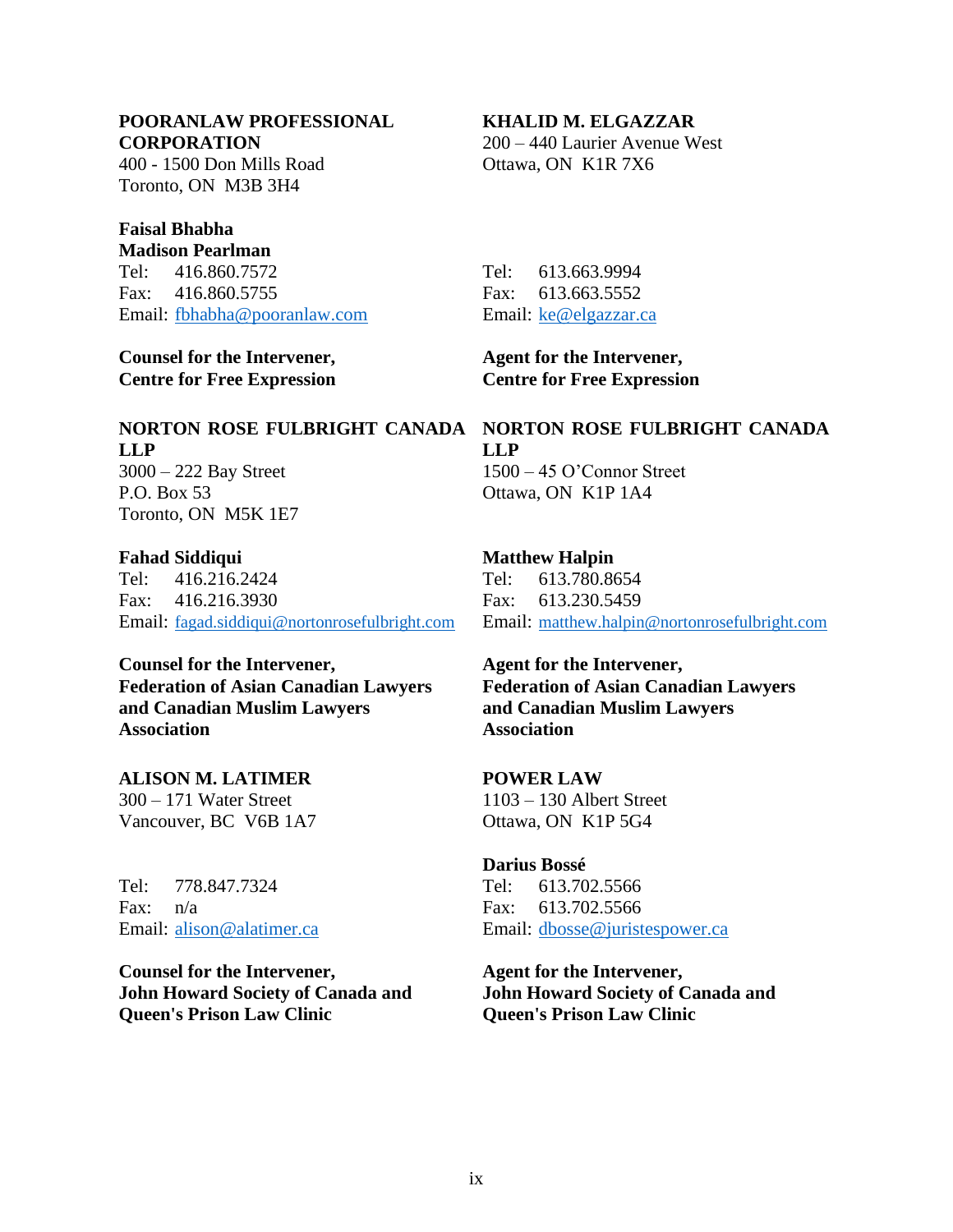#### **ANIMAL JUSTICE**

720 Bathurst Street Toronto, ON M5S 2R4

#### **Kaitlyn Mitchell**

**Scott Tinney** Tel: 547.746.8702 Fax: n/a Email: [kmitchell@animaljustice.ca](mailto:kmitchell@animaljustice.ca)

**Counsel for the Intervener, Animal Justice**

#### **PUBLIC INTEREST LAW CENTRE**

100 – 287 Broadway Street Winnipeg, MB R3C 0R9

## **Joëlle Pastora Sala Chimwemwe Undi Natalie Copps**

Tel: 204.985.9735 Fax: 204.985.8544 Email: [jopas@pilc.mb.ca](mailto:jopas@pilc.mb.ca)

## **Counsel for the Intervener, Canadian Mental Health Association (National), Canada Without Poverty, Aboriginal Council of Winnipeg Inc. and End Homelessness Winnipeg Inc.**

#### **OSLER HOSKIN & HARCOURT LLP**

1 First Canadian Place, P.O. Box 50 Toronto, ON K5X 1B8

## **Mark Shelley**

**Lipi Mishra** Tel: 416.862.6791 Fax: 416.862.6666 Email: [msheeley@osler.com](mailto:msheeley@osler.com)

**Counsel for the Intervener, Canadian Constitution Foundation**

## **POWER LAW**

1103 – 130 Albert Street Ottawa, ON K1P 5G4

#### **Maxine Vincelette**

Tel: 613.702.5573 Fax: 613.702.5566 Email: [mvincelette@juristespower.ca](mailto:mvincelette@juristespower.ca)

#### **Agent for the Intervener, Animal Justice**

#### **POWER LAW**

1103 – 130 Albert Street Ottawa, ON K1P 5G4

#### **Darius Bossé**

Tel: 613.702.5566 Fax: 613.702.5566 Email: [dbosse@juristespower.ca](mailto:dbosse@juristespower.ca)

**Agent for the Intervener, Canadian Mental Health Association (National), Canada Without Poverty, Aboriginal Council of Winnipeg Inc. and End Homelessness Winnipeg Inc.**

## **OSLER HOSKIN & HARCOURT LLP** 900 – 340 Albert Street

Ottawa, ON K1R 7Y6

#### **Geoffrey Langen**

Tel: 613.787.1015 Fax: 613.235.2867 Email: [glangen@osler.com](mailto:glangen@osler.com)

**Agent for the Intervener, Canadian Constitution Foundation**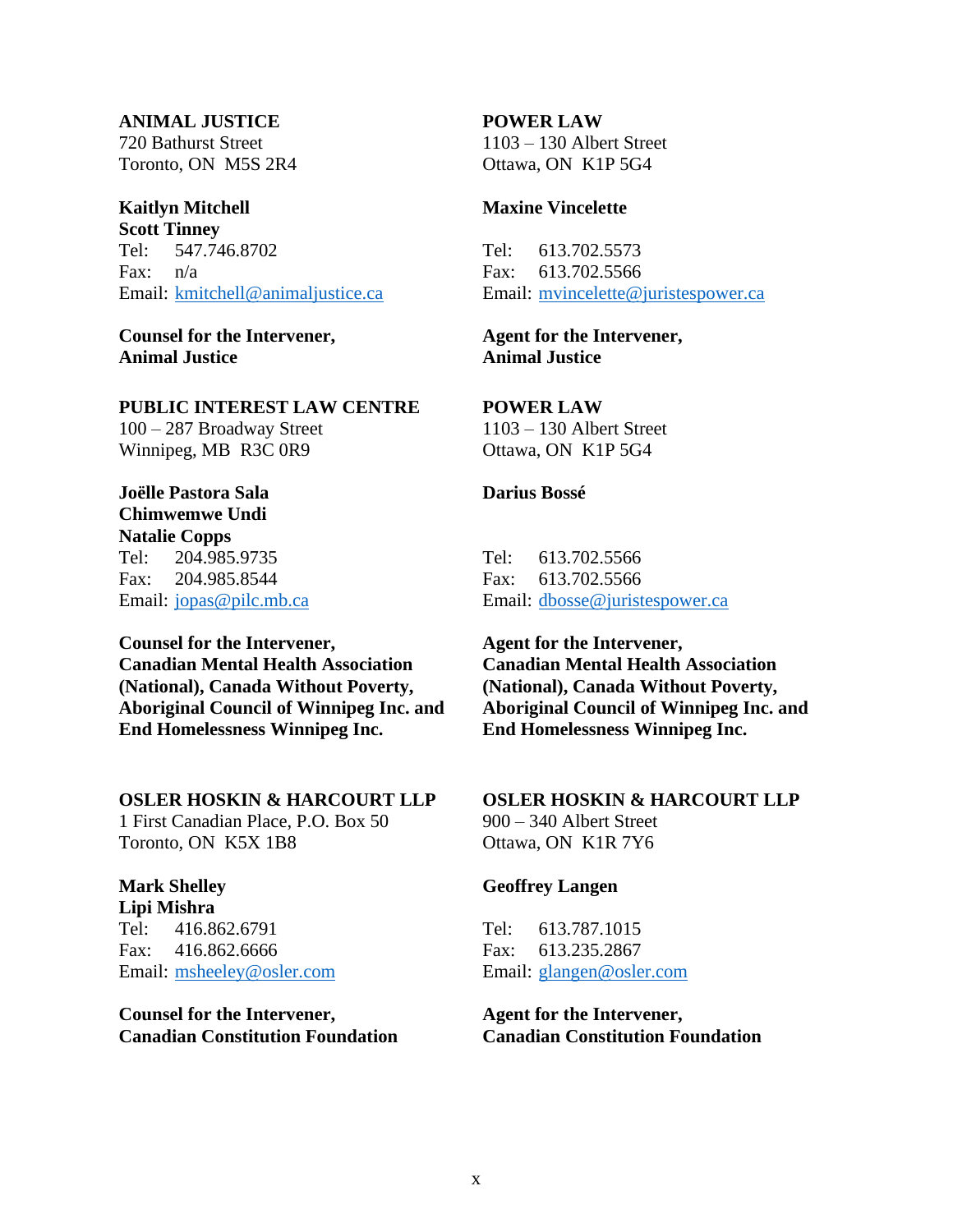## **TABLE OF CONTENTS**

|                | PART II - ECOJUSTICE'S POSITION ON THE QUESTIONS ON APPEAL 2                               |
|----------------|--------------------------------------------------------------------------------------------|
|                |                                                                                            |
| A.             | Legality is the foundational principle of the public interest standing test2               |
|                | Litigation on behalf of the environment demonstrates the paramount                         |
| <b>B.</b>      | A commitment to legality must include prioritizing access to justice 4                     |
|                | This Court has yet to articulate the role of access to justice in the public interest      |
|                | Environmental litigation demonstrates how public interest standing furthers<br>ii.         |
|                | Class actions jurisprudence provides a helpful model for elaborating on the<br>iii.        |
| $\mathbf{C}$ . |                                                                                            |
|                | The chambers judge's approach undermines legality and restricts access to<br>i.            |
|                | The Court of Appeal's approach upholds legality and promotes access to justice<br>ii.<br>9 |
| D.             |                                                                                            |
|                |                                                                                            |
|                |                                                                                            |
|                |                                                                                            |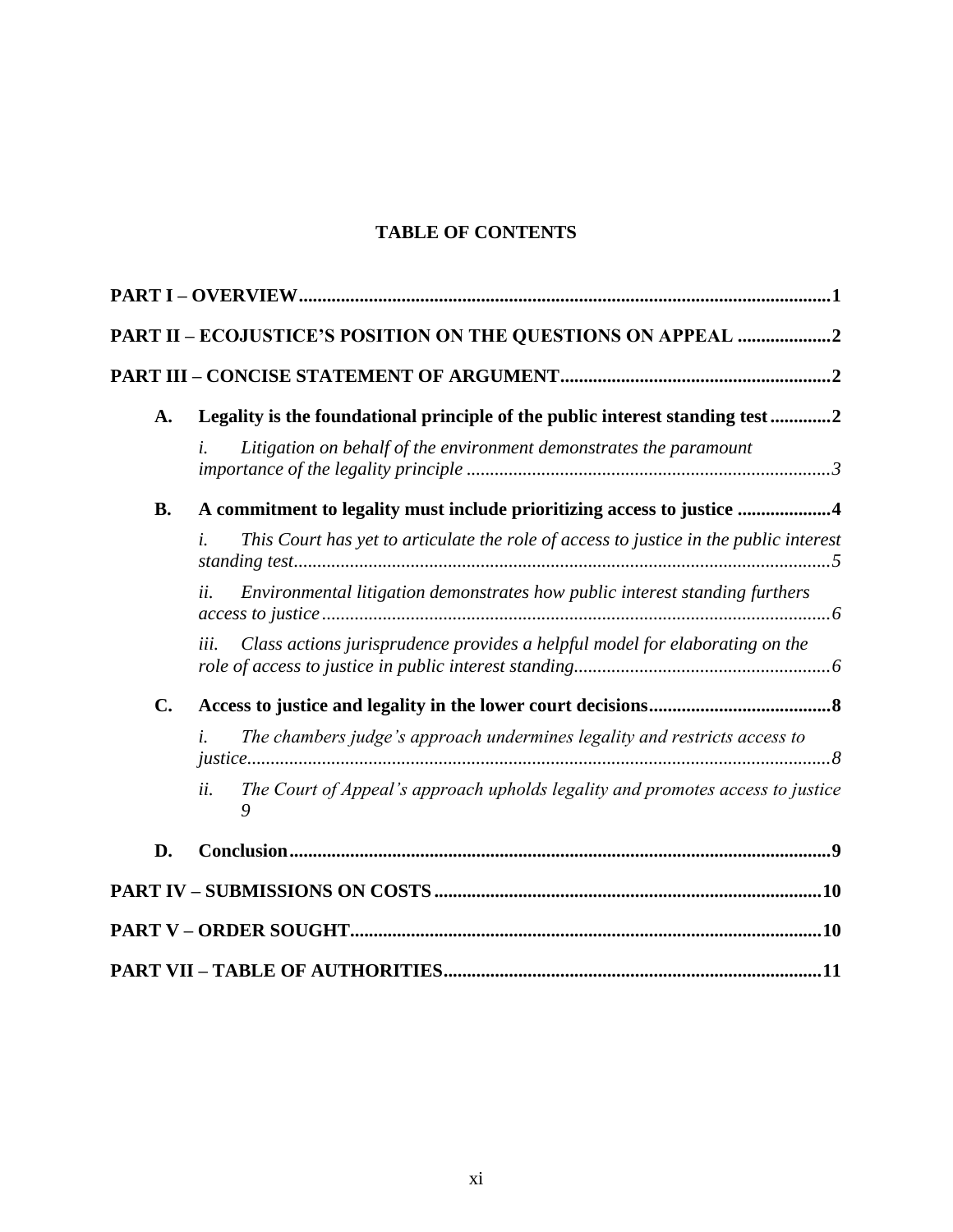## **PART I – OVERVIEW**

<span id="page-11-0"></span>Ecojustice Canada Society ("**Ecojustice**") is Canada's largest environmental law charity.  $1<sub>1</sub>$ The majority of Ecojustice's clients rely on public interest standing to seek judicial recourse to protect their communities and the environment.<sup>1</sup>

2. Ecojustice was granted leave to intervene in this appeal on the issue of how considerations of legality and access to justice inform the *Downtown Eastside*<sup>2</sup> test for public interest standing.

 $3.$ Ecojustice submits that legality and access to justice are the key considerations in the public interest standing test. The principle of legality – that laws and state action are not immune from challenge – is the foundation from which public interest standing grew. An indispensable component of legality is ensuring access to justice, which this Court has recognized as the greatest challenge to maintaining the rule of law in Canada today.

Despite the widely recognized challenge of promoting access to justice, this Court has  $\overline{4}$ never fully articulated how this critical issue should be considered in the public interest standing test. This appeal – 10 years on from *Downtown Eastside* – serves as an opportunity to do so.

 $5<sub>1</sub>$ Litigation brought by groups to protect the environment illustrates the primary importance of legality and access to the public interest standing test. Environmental statutes often impose positive obligations on government. Where no one individual is sufficiently affected by state (in)action resulting in harm to the environment and communities, public interest standing serves a critical function in ensuring that (in)action is not immunized from challenge.

6. This Court should affirm the Court of Appeal's approach to legality and access to justice. The Court of Appeal rightly detailed barriers to access that are addressed by a grant of standing to a public interest litigant, and it properly recognized that legality and access to justice merit particular weight in the purposive and flexible application of the public interest standing test.

<sup>1</sup> See e.g., *[Communities and Coal Society v.](https://www.canlii.org/en/ca/fct/doc/2018/2018fc35/2018fc35.html) Canada (Attorney General),* 2018 FC 35 [*Communities and Coal Society*]; *David Suzuki Foundation v. [Canada-Newfoundland and](https://www.canlii.org/en/nl/nlsc/doc/2018/2018nlsc146/2018nlsc146.html)  [Labrador Offshore Petroleum Board,](https://www.canlii.org/en/nl/nlsc/doc/2018/2018nlsc146/2018nlsc146.html)* 2018 NLSC 146.

<sup>2</sup> *Canada (AG) v. [Downtown Eastside Sex Workers United Against Violence Society,](https://www.canlii.org/en/ca/scc/doc/2012/2012scc45/2012scc45.html)* 2012 SCC 45 [*Downtown Eastside*].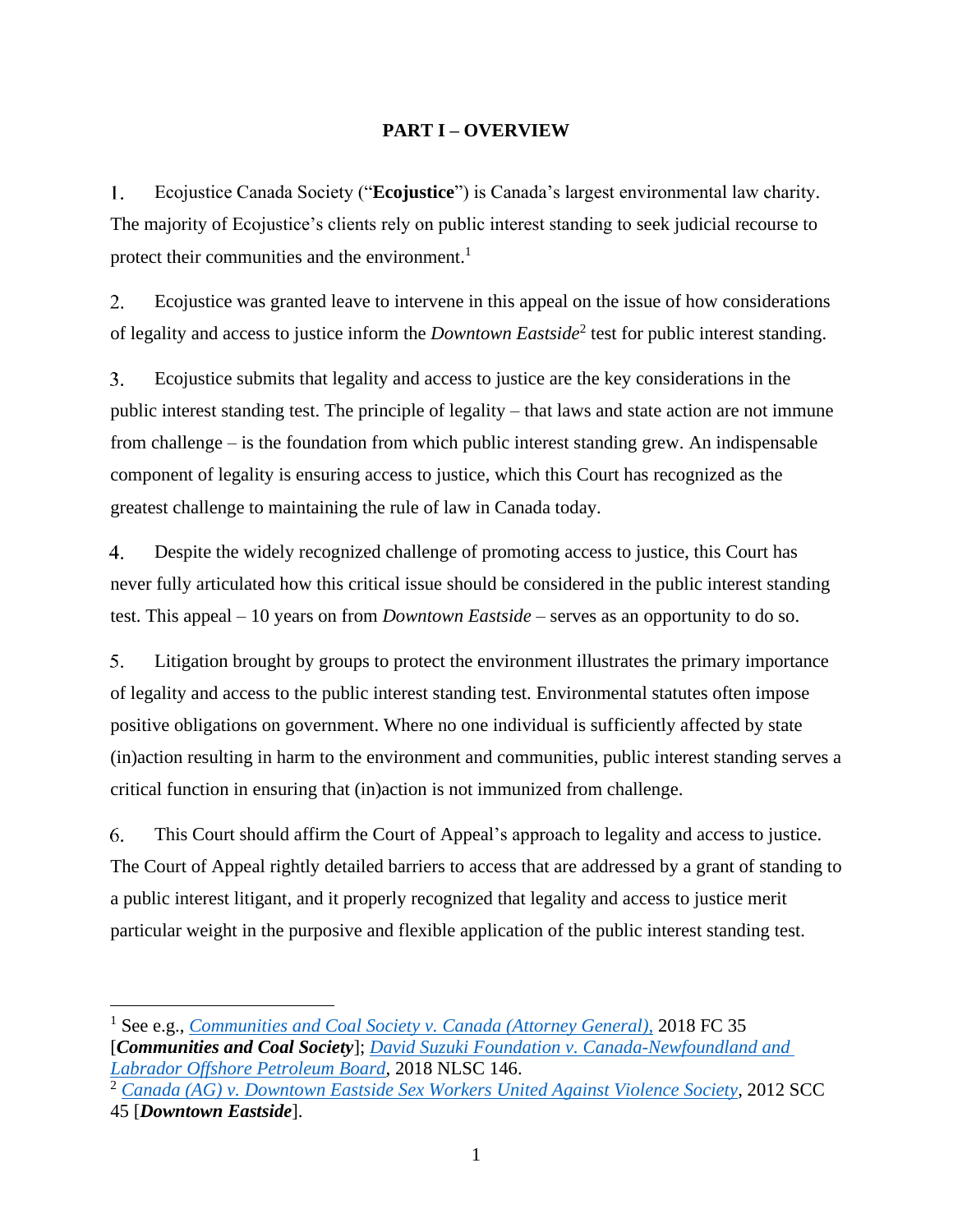#### <span id="page-12-0"></span>**PART II – ECOJUSTICE'S POSITION ON THE QUESTIONS ON APPEAL**

 $7<sub>1</sub>$ The first question on appeal considers the proper role for the principle of legality and access to justice in the public interest standing test. Ecojustice submits that these principles are and should continue to be the predominant considerations in application of the three-factor test established by this Court in *Downtown Eastside*.

8. Ecojustice makes no submissions on the second issue raised by the Appellant regarding the factual context required in public interest cases without an individual plaintiff.

## **PART III – CONCISE STATEMENT OF ARGUMENT**

#### <span id="page-12-2"></span><span id="page-12-1"></span>**A. Legality is the foundational principle of the public interest standing test**

 $9<sub>1</sub>$ As this Court held in *Downtown Eastside,* the principle of legality has two components: "that state action should conform to the Constitution and statutory authority and that there must be practical and effective ways to challenge the legality of state action."<sup>3</sup>

 $10.$ It is the judiciary's role to give effect to this principle. However, courts cannot exercise this policing function of their own accord; they are dependent upon litigants, often ordinary citizens, pursuing challenges to unlawful laws or state action. Unfortunately, this can often be an impossible enterprise for those directly affected due to personal or systemic barriers. 4

11. Public interest standing was introduced and liberalized by this Court to help ensure state laws and actions do not go unchallenged simply because of those barriers. Given the central role of legality in public law litigation generally<sup>5</sup> and in the development of public interest standing in Canada in particular,<sup>6</sup> the principle has long been recognized as the preeminent consideration guiding the public interest standing test. As this Court recognized in *Canadian Council of* 

<sup>3</sup> *[Downtown Eastside,](https://www.canlii.org/en/ca/scc/doc/2012/2012scc45/2012scc45.html#par31) supra* note 2 at para 31.

<sup>4</sup> See e.g., *[Downtown Eastside,](https://www.canlii.org/en/ca/scc/doc/2012/2012scc45/2012scc45.html#par71) supra* note 2 at para 71; *[B.C./Yukon Association of Drug War](https://www.canlii.org/en/bc/bcsc/doc/2014/2014bcsc1817/2014bcsc1817.html#par52)  [Survivors v. Abbotsford \(City\),](https://www.canlii.org/en/bc/bcsc/doc/2014/2014bcsc1817/2014bcsc1817.html#par52)* 2014 BCSC 1817 at paras 52, 61.

<sup>5</sup> *[Reece v. Edmonton \(City\),](https://www.canlii.org/en/ab/abca/doc/2011/2011abca238/2011abca238.html#par41)* 2011 ABCA 238 at para 41, *per* Fraser CJ dissenting.

<sup>6</sup> *[Downtown Eastside,](https://www.canlii.org/en/ca/scc/doc/2012/2012scc45/2012scc45.html#par31) supra* note 2 at para 31.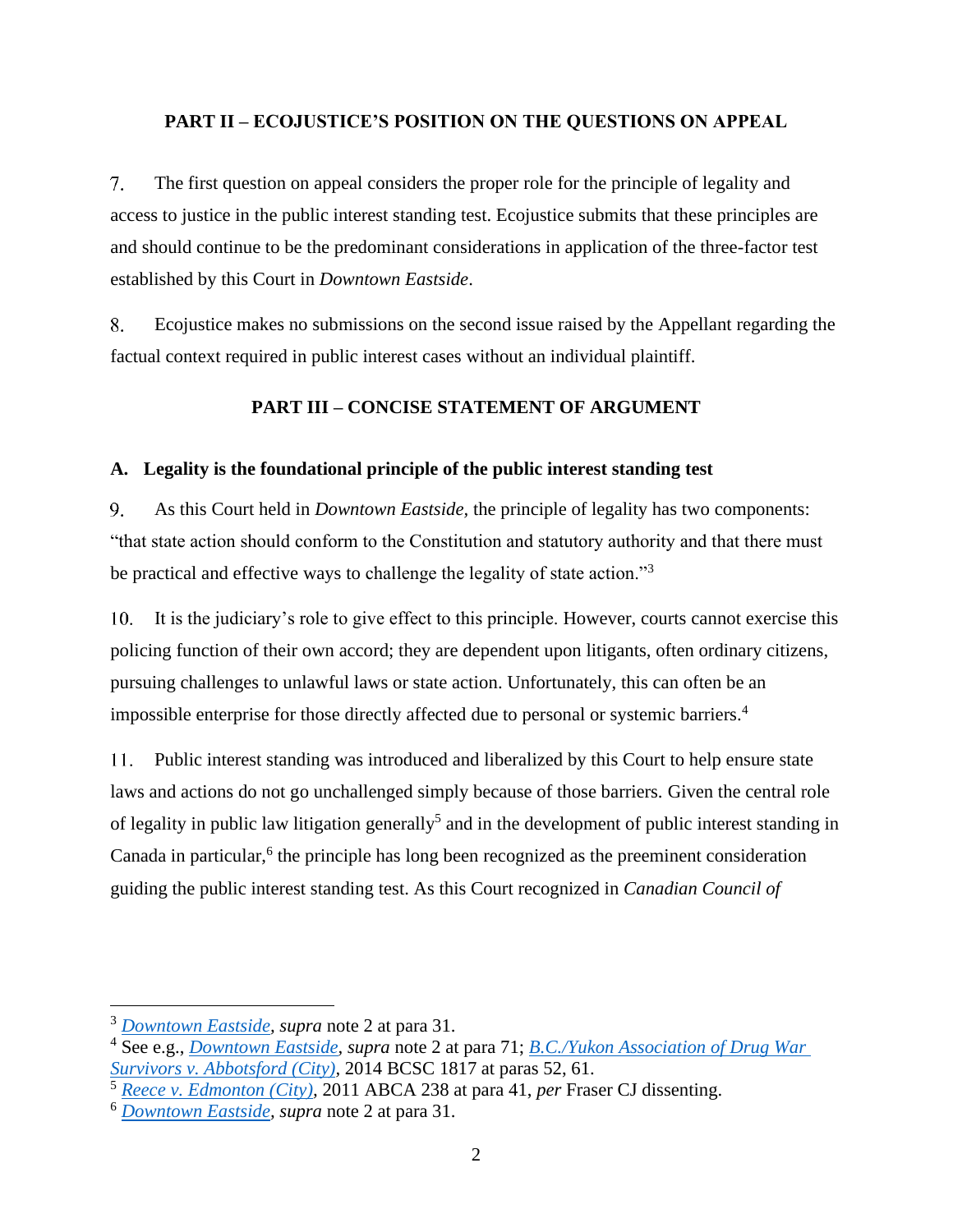*Churches,* "the whole purpose of granting [public interest standing] is to prevent the immunization of legislation or public acts from any challenge."<sup>7</sup>

## <span id="page-13-0"></span>*i. Litigation on behalf of the environment demonstrates the paramount importance of the legality principle*

The role of legality in the public interest standing test is particularly significant where those  $12<sup>12</sup>$ directly affected are manifestly incapable of seeking judicial recourse. This is often the case in litigation brought to protect the environment.

13. Nearly thirty years ago this Court recognized protecting the environment as "one of the major challenges of our time."<sup>8</sup> Since then, the challenge and urgency has only increased.<sup>9</sup>

 $14.$ The "environment" includes a wide array of natural features, including the Earth's surface and its atmosphere, waters, fish and wildlife,<sup>10</sup> that are often not privately owned. Instead, they are held by governments, which are often the very entities that carry out or authorize their destruction.<sup>11</sup>

The procedural hurdle of standing often limits access to judicial recourse to prevent, limit, 15. or remediate that destruction.<sup>12</sup> Litigation on behalf of at-risk species provides a valuable example. Under the governing federal and provincial legislation, which was introduced to, among other things, prevent species from "becoming extirpated or extinct as a consequence of human activities",<sup>13</sup> individuals and associations by necessity rely on public interest standing to vindicate the interests of species threatened by unlawful government (in)action. As recently recognized by the Nova Scotia Supreme Court in a case brought under that province's *Endangered Species Act* (*ESA*): 14

<sup>7</sup> *Canadian Council of Churches v. [Canada \(Minister of Employment and Immigration\),](https://www.canlii.org/en/ca/scc/doc/1992/1992canlii116/1992canlii116.html)* [1992] 1 SCR 236 [*Canadian Council of Churches*] at 252.

<sup>8</sup> *[Friends of the Oldman River Society v. Canada \(Minister of Transport\)](https://www.canlii.org/en/ca/scc/doc/1992/1992canlii110/1992canlii110.html)*, [1992] 1 SCR 3 at 16.

<sup>9</sup> See e.g., *[References re Greenhouse Gas Pollution Pricing Act](https://www.canlii.org/en/ca/scc/doc/2021/2021scc11/2021scc11.html#par7)*, 2021 SCC 11 at paras 7-12.

<sup>10</sup> See e.g., *[Impact Assessment Act,](https://laws.justice.gc.ca/eng/acts/I-2.75/FullText.html#s-2)* SC 2019, c 28, s 1, s 2.

<sup>11</sup> *[British Columbia v. Canadian Forest Products Ltd.,](https://www.canlii.org/en/ca/scc/doc/2004/2004scc38/2004scc38.html)* 2004 SCC 38 at paras 74, 81.

<sup>&</sup>lt;sup>12</sup> Environmental Law Centre (Alberta) Society, ["Standing in Environmental Matters"](https://elc.ab.ca/media/98894/Report-on-standing-Final.pdf) (Edmonton, Alberta: 2014) [**ELC Standing Report**] at 9.

<sup>13</sup> *[Endangered Species Act,](https://www.canlii.org/en/ns/laws/stat/sns-1998-c-11/latest/sns-1998-c-11.html)* SNS 1998, c 11, s 2(1)(s); *[Species at Risk Act,](https://laws.justice.gc.ca/eng/acts/S-15.3/FullText.html#s-6)* SC 2002, c 29, s 6; *[Endangered Species Act, 2007,](https://www.canlii.org/en/on/laws/stat/so-2007-c-6/latest/so-2007-c-6.html)* **SO 2007, c 6, s** 1.

<sup>14</sup> *Bancroft v. [Nova Scotia \(Lands and Forests\),](https://www.canlii.org/en/ns/nssc/doc/2020/2020nssc175/2020nssc175.html#par152)* 2020 NSSC 175 [*Bancroft*] at para 152 in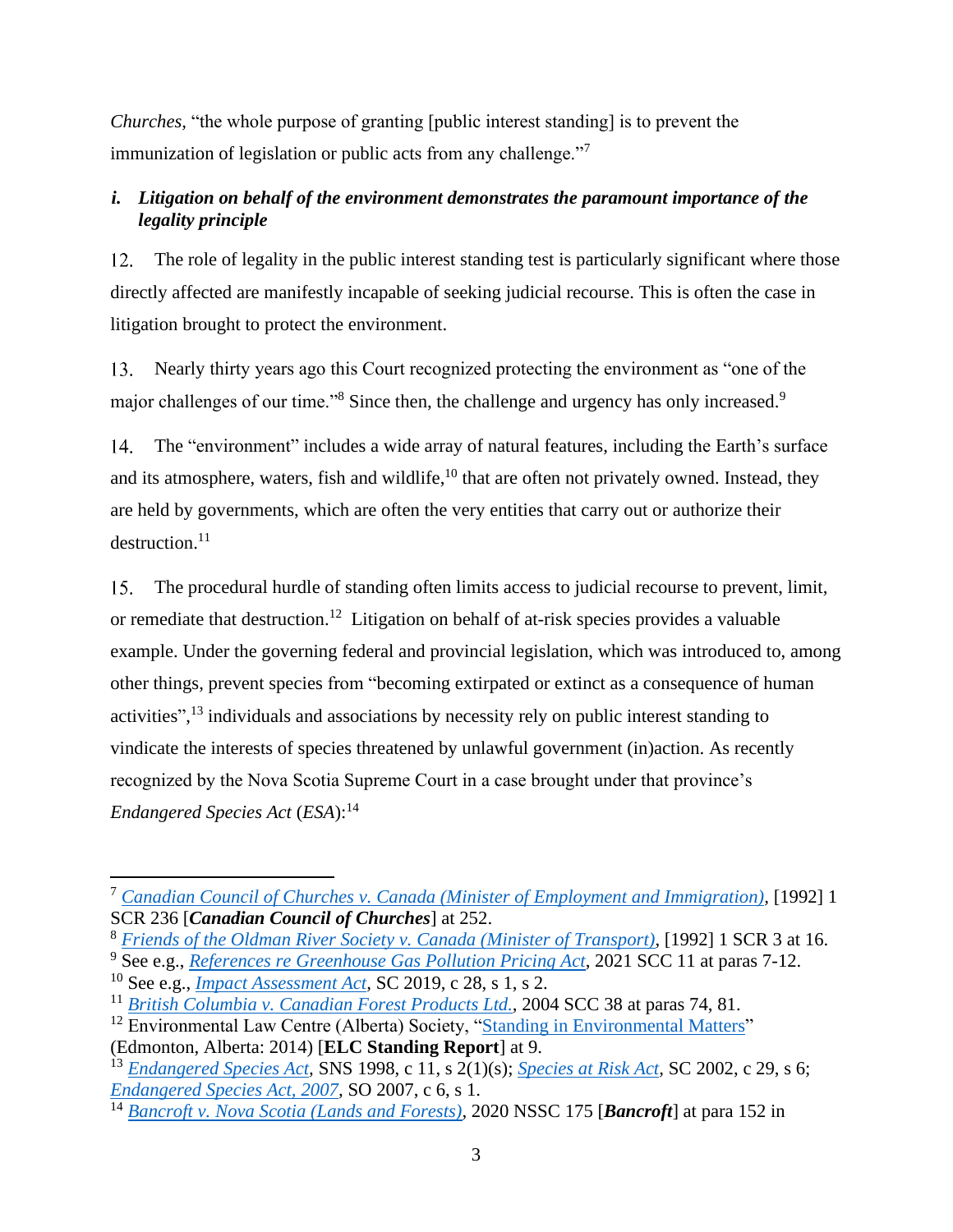… no one suggests the species themselves are capable of bringing an application, and the *ESA* does not provide for penalties or other consequences against the Minister where deadlines have been breached. There are no alternative routes to compel the Minister to meet his duties under the *ESA.* The species need [the public interest applicants] to take such action and speak for them. It would be absurd if no person or interested entity could bring such reviews under the *ESA* to hold government to account. How else would the [species] find protection when and if a government failed to reasonably execute its duties and responsibilities? [emphasis added]

In other words, public interest standing is *the* procedural vehicle that parties representing the interests of non-human species must rely upon to ensure government (in)action is not immunized from challenge.

Legality is of paramount importance in the public interest standing test in these and 16. corresponding situations of manifest or demonstrated incapacity of those directly affected. Otherwise, the purpose of public interest standing will be undermined simply because those parties are unable to seek judicial redress on their own.<sup>15</sup>

## <span id="page-14-0"></span>**B. A commitment to legality must include prioritizing access to justice**

17. A commitment to legality is meaningless if there are no practical and effective ways to challenge state laws or actions that do not conform to the Constitution or statutory authority.<sup>16</sup> In the context of public interest standing, the question of whether there are practical and effective ways to challenge laws or actions is often inextricably linked to concerns about access to justice.

Access to justice is a necessary prerequisite to upholding the rule of law.<sup>17</sup> As stated by 18. Dickson C.J., "[t]here cannot be a rule of law without access, otherwise the rule of law is replaced by a rule of men and women who decide who shall and who shall not have access to justice."<sup>18</sup> Because access to justice is a fundamental, constitutionally-protected right.<sup>19</sup> it has

discussion about standing to obtain a *mandamus* remedy.

<sup>15</sup> *[Canadian Council of Churches,](https://www.canlii.org/en/ca/scc/doc/1992/1992canlii116/1992canlii116.html) supra* note 7 at 256; *[Downtown Eastside,](https://www.canlii.org/en/ca/scc/doc/2012/2012scc45/2012scc45.html#par33) supra* note 2 at para 33; *[Delta Air Lines Inc. v. Lukács](https://www.canlii.org/en/ca/scc/doc/2018/2018scc2/2018scc2.html#par18)*, 2018 SCC 2 [*Delta Air Lines*] at para 18.

<sup>16</sup> *[Downtown Eastside,](https://www.canlii.org/en/ca/scc/doc/2012/2012scc45/2012scc45.html#par31) supra* note 2 at para 31.

<sup>17</sup> *[Hryniak v. Mauldin](https://www.canlii.org/en/ca/scc/doc/2014/2014scc7/2014scc7.html)*, 2014 SCC 7 [*Hryniak*] at para 1: "[e]nsuring access to justice is the greatest challenge to the rule of law in Canada today."

<sup>18</sup> *[B.C.G.E.U. v. British Columbia \(Attorney General\),](https://www.canlii.org/en/ca/scc/doc/1988/1988canlii3/1988canlii3.html)* [1988] 2 SCR 214 at 230; *[Trial Lawyers](https://www.canlii.org/en/ca/scc/doc/2014/2014scc59/2014scc59.html#par38)  [Association of British Columbia v. British Columbia \(Attorney General\),](https://www.canlii.org/en/ca/scc/doc/2014/2014scc59/2014scc59.html#par38)* 2014 SCC 59 [*Trial Lawyers*] at para 38.

<sup>19</sup> *[Trial Lawyers](https://www.canlii.org/en/ca/scc/doc/2014/2014scc59/2014scc59.html#par38)*, *supra* note 18 at paras 38-39.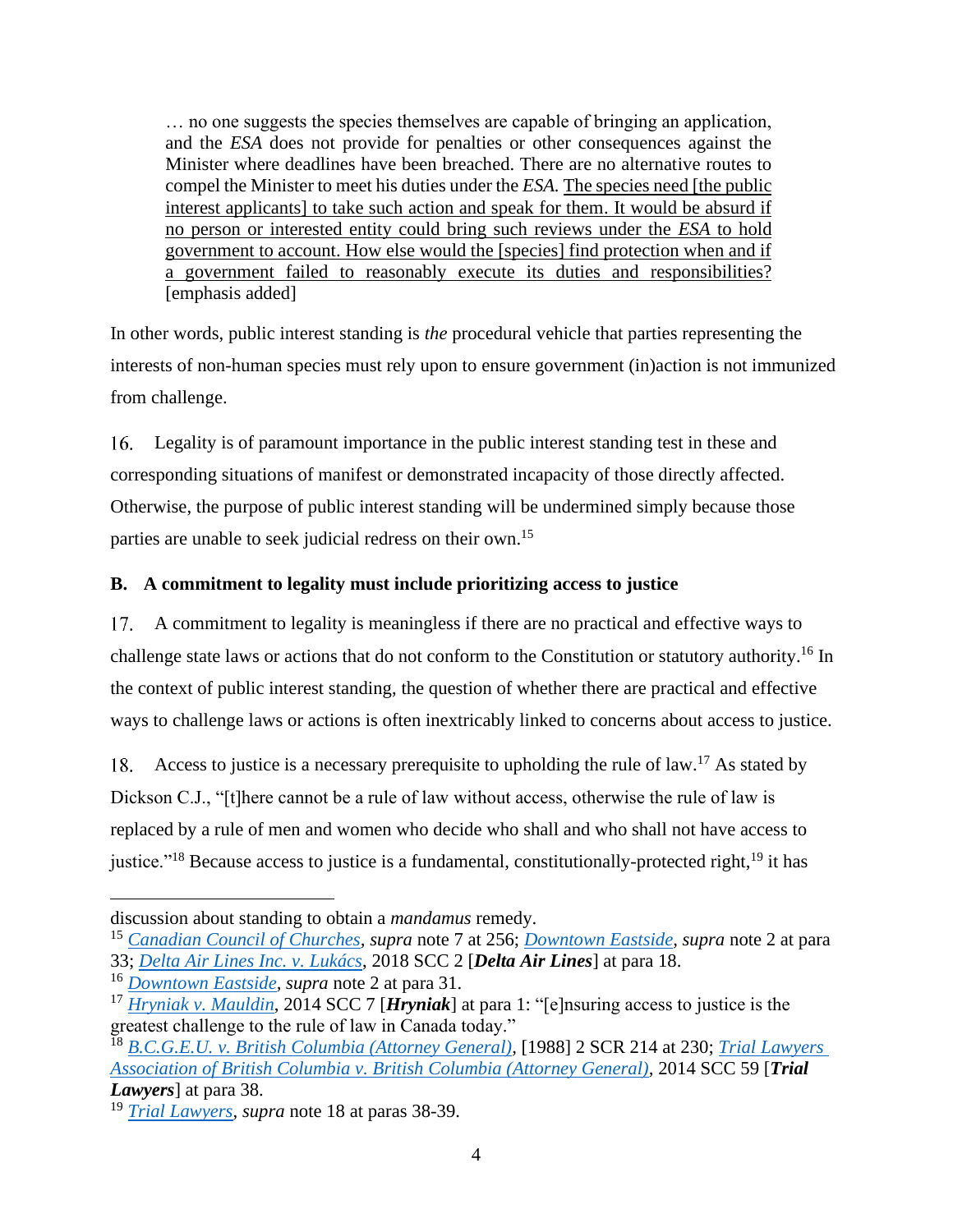been considered by this Court in many cases and contexts, including with regard to court hearing fees,<sup>20</sup> summary judgments,<sup>21</sup> and class proceedings.<sup>22</sup>

## <span id="page-15-0"></span>*i. This Court has yet to articulate the role of access to justice in the public interest standing test*

Despite the importance of the issue, this Court has not yet explained how access to justice considerations should inform the public interest standing test. In the trilogy of cases – *Thorson,*<sup>23</sup> *MacNeil*,<sup>24</sup> and *Borowski*<sup>25</sup> – by which this Court established the law of public interest standing, the phrase "access to justice" does not appear anywhere in the reasons for judgment. Neither, with one exception,<sup>26</sup> does it appear in the subsequent cases – *Finlay*,<sup>27</sup> *Canadian Council of Churches,*<sup>28</sup> and others – by which this Court refined the law of public interest standing in the remainder of the twentieth century.

 $20.$ It is only recently that this Court has made an explicit connection between public interest standing and "access to justice",<sup>29</sup> but it has yet to fully explain how access should be considered in application of the test. Justice Abella, in dissent in *Delta Air Lines,* came closest when she stressed the importance for facilitating access to justice within the standing framework by stating: "[a]ccess to justice demands that courts and tribunals be encouraged to, not restrained from,

<sup>20</sup> *[Trial Lawyers](https://www.canlii.org/en/ca/scc/doc/2014/2014scc59/2014scc59.html#par38)*, *supra* note 18 at paras 38-39.

<sup>21</sup> *[Hryniak](https://www.canlii.org/en/ca/scc/doc/2014/2014scc7/2014scc7.html)*, *supra* note 17.

<sup>22</sup> *[AIC Limited v. Fischer](https://www.canlii.org/en/ca/scc/doc/2013/2013scc69/2013scc69.html)*, 2013 SCC 69 [*AIC Limited*].

<sup>23</sup> *[Thorson v. Attorney General of Canada](https://www.canlii.org/en/ca/scc/doc/1974/1974canlii6/1974canlii6.html)*, [1975] 1 SCR 138 [*Thorson*].

<sup>24</sup> *[Nova Scotia Board of Censors v. McNeil](https://www.canlii.org/en/ca/scc/doc/1975/1975canlii14/1975canlii14.html)*, [1976] 2 SCR 265.

<sup>25</sup> *[Minister of Justice \(Can.\) v. Borowski,](https://www.canlii.org/en/ca/scc/doc/1981/1981canlii34/1981canlii34.html)* [1981] 2 SCR 575.

<sup>26</sup> *Hy and Zel's Inc. v. Ontario (Attorney General)*; *[Paul Magder Furs Ltd. v. Ontario \(Attorney](https://www.canlii.org/en/ca/scc/doc/1993/1993canlii30/1993canlii30.html)  [General\),](https://www.canlii.org/en/ca/scc/doc/1993/1993canlii30/1993canlii30.html)* [1993] 3 SCR 675at 705, *per* L'Heureux-Dubé and McLachlin JJ., dissenting, in

reference to Laskin J.'s decision in *[Thorson,](https://www.canlii.org/en/ca/scc/doc/1974/1974canlii6/1974canlii6.html) supra* note 23.

<sup>27</sup> *[Finlay v. Canada \(Minister of Finance\),](https://www.canlii.org/en/ca/scc/doc/1986/1986canlii6/1986canlii6.html)* [1986] 2 SCR 607.

<sup>28</sup> *[Canadian Council of Churches](https://www.canlii.org/en/ca/scc/doc/1992/1992canlii116/1992canlii116.html)*, supra note 7.

<sup>29</sup> *[Downtown Eastside](https://www.canlii.org/en/ca/scc/doc/2012/2012scc45/2012scc45.html#par51)*, *supra* note 2 at para 51: "Courts should take into account that one of the ideas which animates public interest litigation is that it may provide access to justice for disadvantaged persons in society whose legal rights are affected"; *[Delta Air Lines,](https://www.canlii.org/en/ca/scc/doc/2018/2018scc2/2018scc2.html#par18) supra* note 15 at para 18 *per* McLachlin C.J.: "In determining whether to grant public interest standing, courts must take a 'flexible, discretionary approach'. This requires balancing the preservation of judicial resources with access to justice. The whole point is for the court to use its discretion, where appropriate, to allow more plaintiffs through the door" (citations omitted).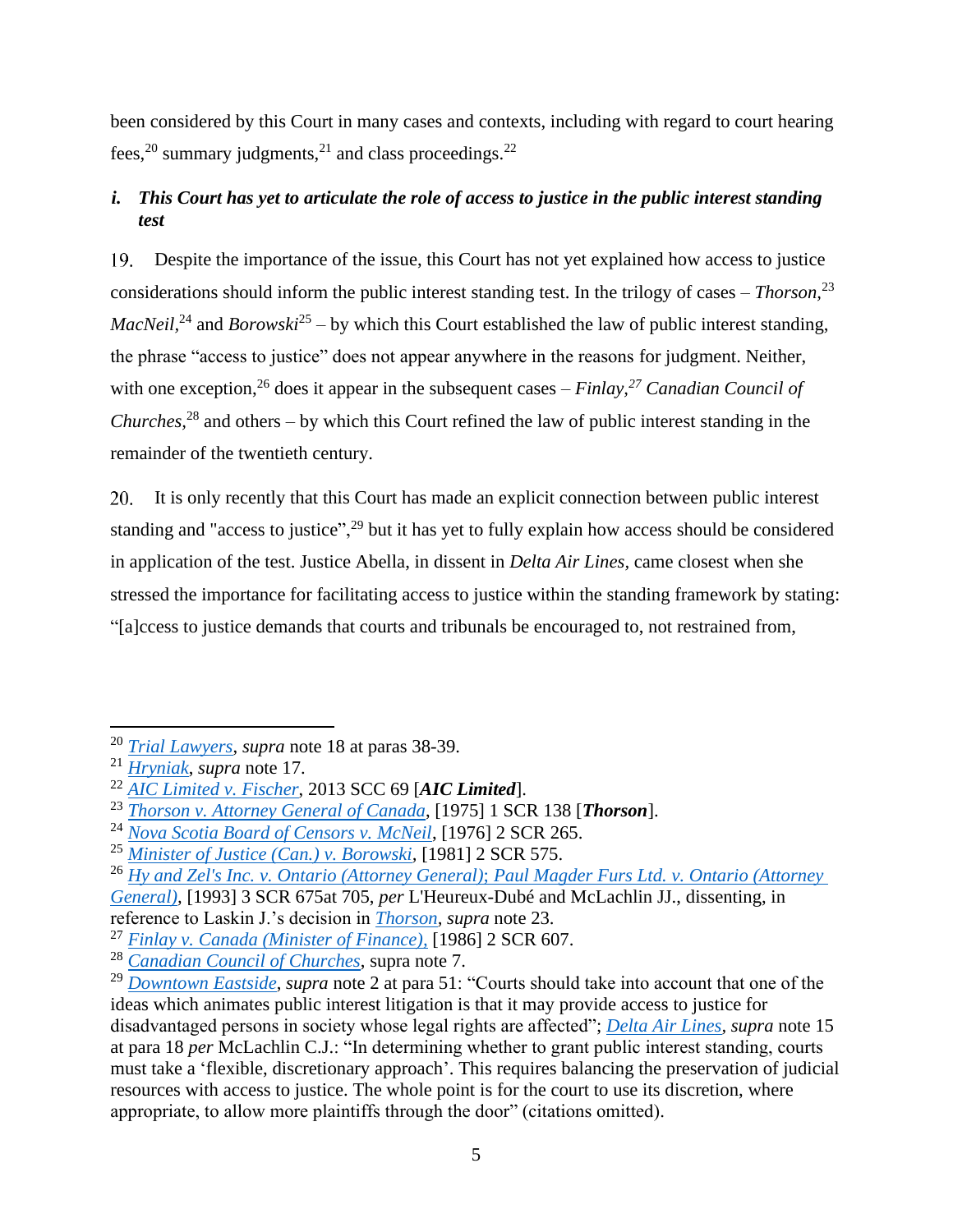developing screening methods to ensure that access to justice will be available to those who need it most in a timely way. That is why courts developed standing rules in the first place."<sup>30</sup>

## <span id="page-16-0"></span>*ii. Environmental litigation demonstrates how public interest standing furthers access to justice*

Those directly affected may be denied access to justice because social, economic, or 21. psychological barriers prevent them from bringing litigation. <sup>31</sup> However, access to justice considerations arise even in the absence of vulnerable directly affected populations. Environmental litigation again provides a helpful example.

22. Community groups often form for the purposes of raising collective concerns about state action that may adversely impact their local environment.<sup>32</sup> These groups, and the individuals that comprise their membership, may not be sufficiently affected by the state action so as to qualify for direct standing.<sup>33</sup> Beyond just ensuring that unlawful state action is not immunized from challenge, public interest standing therefore facilitates access to justice by providing communities with a procedural vehicle to obtain judicial remedy for harm to their local environment.<sup>34</sup>

## <span id="page-16-1"></span>*iii. Class actions jurisprudence provides a helpful model for elaborating on the role of access to justice in public interest standing*

23. This Court's development of access to justice considerations in class action certification jurisprudence helps demonstrate the benefits of explicitly articulating how access considerations inform the public interest standing test.

This Court has recognized class actions as an "important procedural tool designed to help improve access to justice."<sup>35</sup> Both class actions and public interest standing are mechanisms that

<sup>30</sup> *[Delta Air Lines,](https://www.canlii.org/en/ca/scc/doc/2018/2018scc2/2018scc2.html#par62) supra* note 15 at para 62 (citations omitted).

<sup>31</sup> *[Trial Lawyers,](https://www.canlii.org/en/ca/scc/doc/2014/2014scc59/2014scc59.html#par45) supra* note 18 at paras 45-46; *[AIC Limited](https://www.canlii.org/en/ca/scc/doc/2013/2013scc69/2013scc69.html#par27)*, *supra* note 22 at para 27; *[Downtown](https://www.canlii.org/en/ca/scc/doc/2012/2012scc45/2012scc45.html#par51)  [Eastside](https://www.canlii.org/en/ca/scc/doc/2012/2012scc45/2012scc45.html#par51)*, *supra* note 2 at para 51.

<sup>32</sup> See e.g., *[Communities and Coal Society,](https://www.canlii.org/en/ca/fct/doc/2018/2018fc35/2018fc35.html#par26) supra* note 1 at paras 26-39; *West Kootenay [Community EcoSociety v. Her Majesty the Queen](https://www.canlii.org/en/bc/bcsc/doc/2005/2005bcsc744/2005bcsc744.html#par31)*, 2005 BCSC 744 [*West Kootenay Community EcoSociety*] at paras 31-35; *[Coalition of Citizens for a Charter Challenge v. Metropolitan](https://www.canlii.org/en/ns/nssc/doc/1993/1993canlii4582/1993canlii4582.html)  [Authority,](https://www.canlii.org/en/ns/nssc/doc/1993/1993canlii4582/1993canlii4582.html)* 1993 CanLII 4582 (NSSC) [*Coalition of Citizens*] at 22, rev'd on other grounds, [1993](https://www.canlii.org/en/ns/nsca/doc/1993/1993canlii3111/1993canlii3111.html)  [NSCA 170.](https://www.canlii.org/en/ns/nsca/doc/1993/1993canlii3111/1993canlii3111.html)

<sup>33</sup> *[West Kootenay Community EcoSociety,](https://www.canlii.org/en/bc/bcsc/doc/2005/2005bcsc744/2005bcsc744.html#par36) supra* note 32 at para 36.

<sup>34</sup> *[Communities and Coal](https://www.canlii.org/en/ca/fct/doc/2018/2018fc35/2018fc35.html#par39) Society, supra* note 1 at para 39; *[West Kootenay](https://www.canlii.org/en/bc/bcsc/doc/2005/2005bcsc744/2005bcsc744.html#par34) Community* 

*[EcoSociety,](https://www.canlii.org/en/bc/bcsc/doc/2005/2005bcsc744/2005bcsc744.html#par34) supra* note 32 at paras 34-36; *[Coalition of Citizens](https://www.canlii.org/en/ns/nssc/doc/1993/1993canlii4582/1993canlii4582.html)*, *supra* note 32 at 20-22.

<sup>35</sup> *[Endean v. British Columbia,](https://www.canlii.org/en/ca/scc/doc/2016/2016scc42/2016scc42.html#par1)* 2016 SCC 42 at para 1.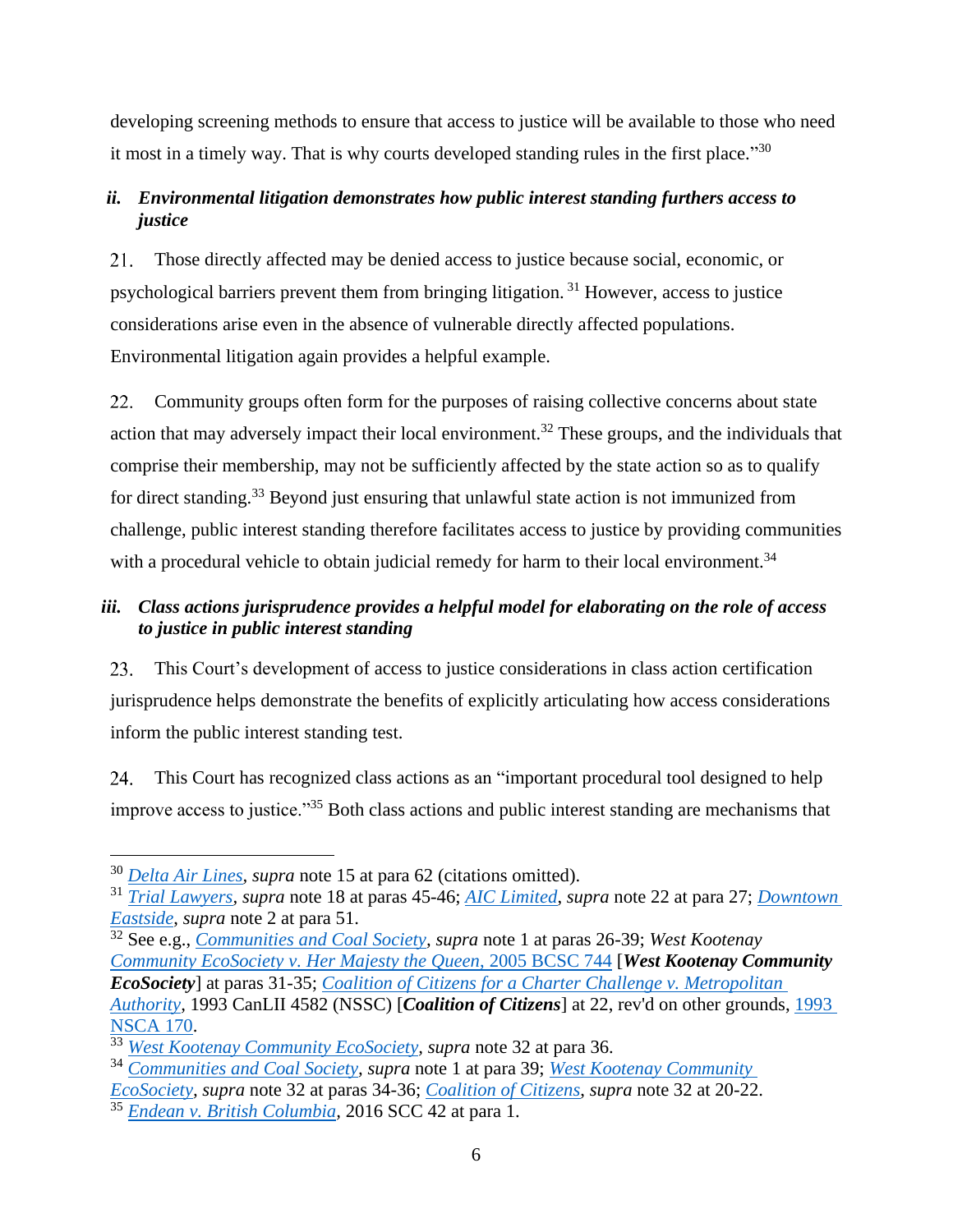address barriers to accessing the courts. Class actions do this by "making economical the prosecution of claims that any one class member would find too costly to prosecute on his or her own."<sup>36</sup> Allowing associations to represent the collective interests of their members through granting public interest standing achieves this same end.

In *AIC Limited,* this Court considered whether a proposed class action was the preferred 25. procedure for resolution of the common issues raised in an action "…from the point of view of providing access to justice."<sup>37</sup> Justice Cromwell for the Court found the appeal served as "an opportunity for this Court to elaborate the analytical approach to this question under the [class action legislation], building on the Court's judgment in *Hollick v Toronto (City),* 2001 SCC 68*…*", <sup>38</sup> with the overarching consideration being: "… what is access to justice in this context?"<sup>39</sup> Justice Cromwell then identified a number of questions, including "what are the barriers to access to justice?", to help courts determine whether a class action is the preferred procedure from an access to justice perspective.<sup>40</sup>

26. It has been a decade since this Court established the contemporary public interest standing test. As was done in *AIC Limited,* this appeal provides the Court with an opportunity to clearly explain access to justice's role in the "purposive and flexible" approach to that test.<sup>41</sup> Ecojustice submits that the Court of Appeal correctly affirmed that access to justice is of paramount importance in the public interest standing test. This approach is consistent with this Court's jurisprudence on access to justice in other contexts and should be endorsed.

<sup>41</sup> *[Downtown Eastside,](https://www.canlii.org/en/ca/scc/doc/2012/2012scc45/2012scc45.html#par37) supra* note 2 at para 37.

<sup>36</sup> *[AIC Limited,](https://www.canlii.org/en/ca/scc/doc/2013/2013scc69/2013scc69.html#par29) supra* note 22 at para 29.

<sup>37</sup> *[Ibid](https://www.canlii.org/en/ca/scc/doc/2013/2013scc69/2013scc69.html#par3)* at para 3.

<sup>38</sup> *[Ibid](https://www.canlii.org/en/ca/scc/doc/2013/2013scc69/2013scc69.html#par3)* at para 3.

<sup>39</sup> *[Ibid](https://www.canlii.org/en/ca/scc/doc/2013/2013scc69/2013scc69.html#par27)* at para 27.

<sup>&</sup>lt;sup>40</sup> *[Ibid](https://www.canlii.org/en/ca/scc/doc/2013/2013scc69/2013scc69.html#par26)* at para 26: "A class action will serve the goal of access to justice if (1) there are access to justice concerns that a class action could address; and (2) these concerns remain even when alternative avenues of redress are considered: *Hollick*, at para. 33. To determine whether both of these elements are present, it may be helpful to address a series of questions. These questions must not be considered in isolation or in a specific order, but should inform the overall comparative analysis. I will set out the questions and comment briefly on each."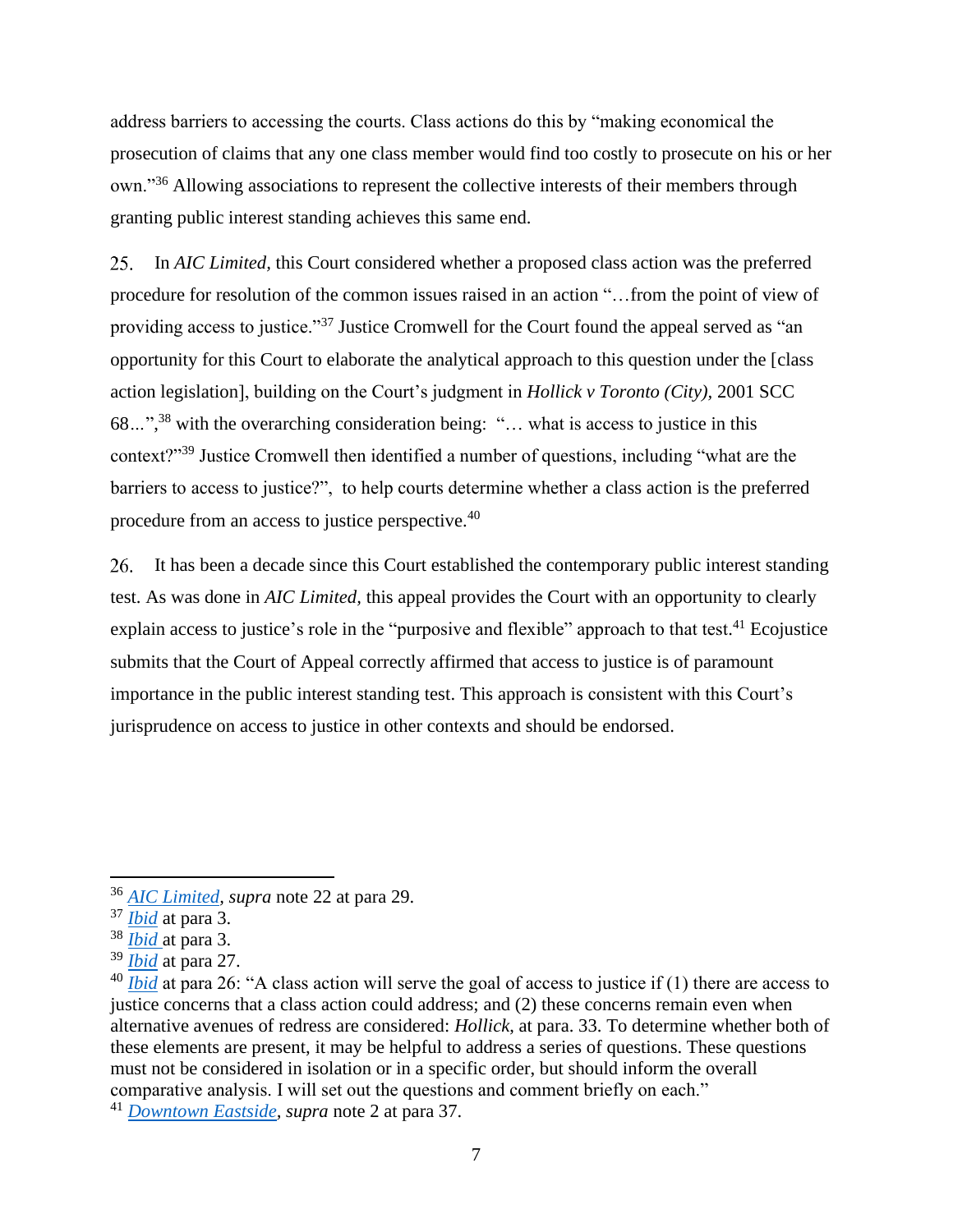#### <span id="page-18-0"></span>**C. Access to justice and legality in the lower court decisions**

#### <span id="page-18-1"></span>*i. The chambers judge's approach undermines legality and restricts access to justice*

Ecojustice respectfully submits that the chambers judge's approach to public interest 27. standing undermines the principles of legality and access. An endorsement of this approach could dramatically limit the ability of public interest litigants to seek judicial recourse for those otherwise incapable of doing so on their own.

28. First, with respect to the second *Downtown Eastside* factor (genuine interest in the issue(s) raised), the chambers judge appears to have set an unrealistic standard of exclusive or predominant interest in the issue(s) raised.<sup>42</sup> An endorsement of this standard could make it more difficult for public interest litigants to remedy harm to the environment. For example, under this approach, an association with a history of extensive work on issues of biodiversity protection but limited work on a particular at-risk species, might be unable to seek recourse for that species where the government fails to meet its obligations under endangered species legislation.

29. Second, with respect to the third *Downtown Eastside* factor (whether the litigation is a reasonable and effective way to bring the issue before the court), the chambers judge appears to suggest that there must be a demonstration of unanimity or general agreement that all those affected by the alleged illegality are supportive of the litigant's position.<sup>43</sup> Such a standard would be difficult if not impossible for public interest litigants to meet, particularly in the environmental context, where the public's perspective is often fragmented<sup>44</sup> and community groups form to represent a discrete perspective on a contentious local issue.<sup>45</sup>

Ecojustice respectfully submits that these errors may have been avoided if the chambers 30. judge was guided by a recognition of legality and access to justice being the foremost considerations in applying the three-factor public interest standing test.

<sup>42</sup> *[MacLaren v British Columbia \(Attorney General\),](https://www.canlii.org/en/bc/bcsc/doc/2018/2018bcsc1753/2018bcsc1753.html#par44)* 2018 BCSC 1753 [**BCSC Reasons**] at paras 44, 53.

<sup>43</sup> [BCSC Reasons,](https://www.canlii.org/en/bc/bcsc/doc/2018/2018bcsc1753/2018bcsc1753.html#par72) *supra* note 42 at paras 72, 76.

<sup>44</sup> *[Sierra Club of Canada v. Canada \(Minister of Finance\),](https://www.canlii.org/en/ca/fct/doc/1998/1998canlii9124/1998canlii9124.html)* [1999] 2 FC 211 at para 54.

<sup>45</sup> See e.g., *[Communities and Coal](https://www.canlii.org/en/ca/fct/doc/2018/2018fc35/2018fc35.html#par32) Society, supra* note 1 at paras 32-39; [ELC Standing Report](https://elc.ab.ca/media/98894/Report-on-standing-Final.pdf)*, supra* note 12 at 9.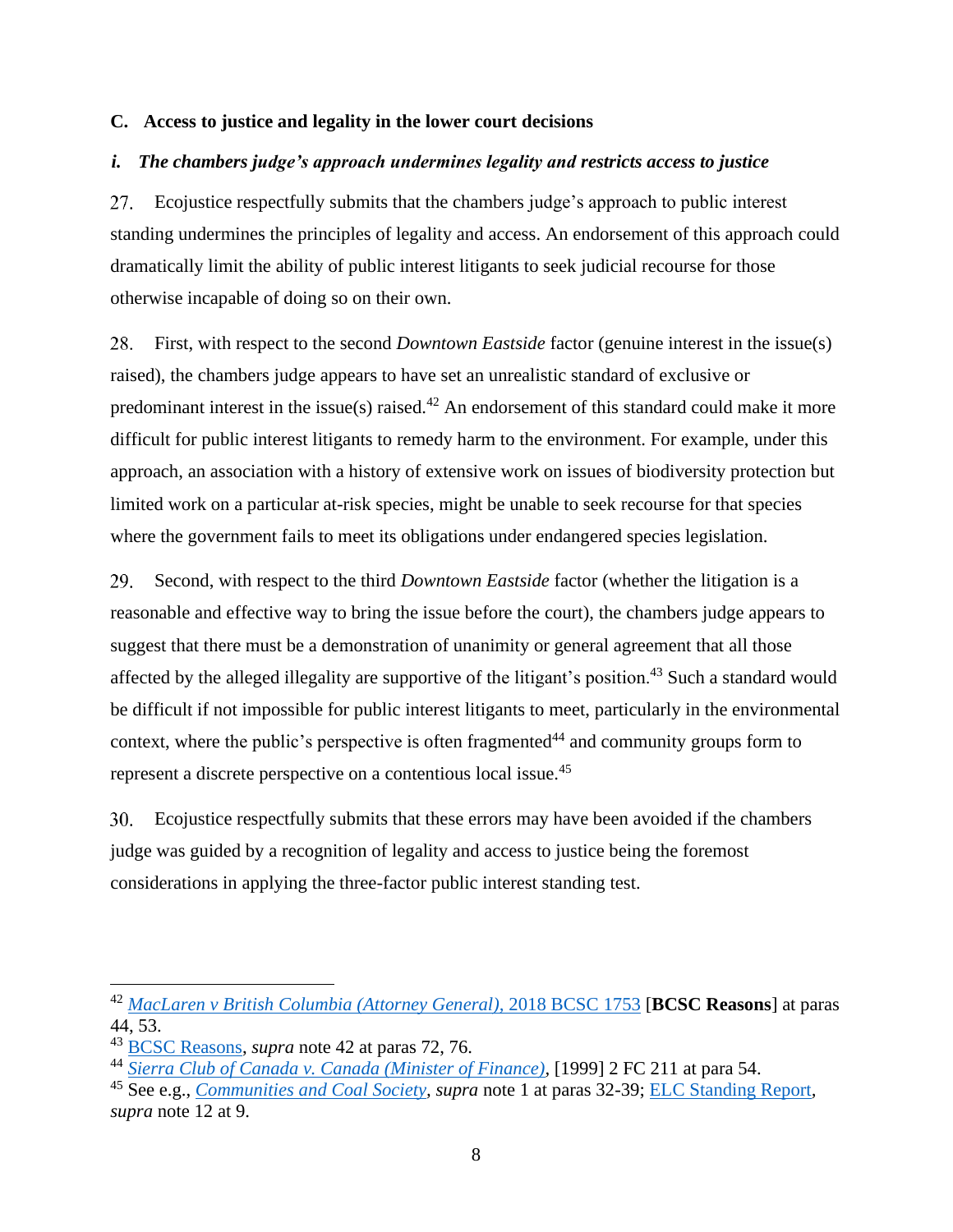## <span id="page-19-0"></span>*ii. The Court of Appeal's approach upholds legality and promotes access to justice*

31. The Court of Appeal did not recast the public interest standing test. Rather, the Court appropriately articulated the central roles of access to justice and the principle of legality in the flexible and purposive application of the test.

Madam Justice Dickson, writing for the full panel of the Court of Appeal, accurately 32. recognized the rule of law as the foundation of legality and access<sup>46</sup> and correctly described the evolution of standing to embrace parties not directly affected by legislation or state action.<sup>47</sup>

Dickson J.A. then, as Cromwell J. did in *AIC Limited*,<sup>48</sup> canvased situations where 33. financial and other barriers effectively precluded individuals from challenging unconstitutional laws and actions.<sup>49</sup> In so doing, Dickson J.A. recognized:<sup>50</sup>

… the goals of upholding the legality principle and facilitating access to justice merit particular weight in the balancing exercise a judge must undertake when deciding whether to grant or refuse public interest standing. While other concerns must also be accounted for, these goals are the key components of the flexible and purposive approach mandated in *Downtown Eastside*.

34. There is no error in this statement. Dickson J.A. simply considered and elaborated on what this Court has already established: that upholding legality and ensuring access to justice is of paramount importance when applying the public interest standing test.

## <span id="page-19-1"></span>**D. Conclusion**

35. This appeal presents an important opportunity for this Court to illuminate the role that principles critical to our constitutional democracy and the rule of law play in the public interest standing test. Ecojustice submits that the Court of Appeal adopted the right approach to legality and access to justice by recognizing that these principles merit particular weight when applying the test for public interest standing. This Court should affirm that approach.

<sup>46</sup> *[Council of Canadians with Disabilities v. British Columbia \(Attorney General\),](https://www.canlii.org/en/bc/bcca/doc/2020/2020bcca241/2020bcca241.html#par72)* 2020 BCCA

<sup>241</sup> [**BCCA Reasons**] at paras 72-74.

<sup>47</sup> [BCCA Reasons,](https://www.canlii.org/en/bc/bcca/doc/2020/2020bcca241/2020bcca241.html#par67) *supra* note 47 at paras 67-71.

<sup>48</sup> *[AIC Limited,](https://www.canlii.org/en/ca/scc/doc/2013/2013scc69/2013scc69.html#par27) supra* note 22 at para 27.

<sup>49</sup> [BCCA Reasons,](https://www.canlii.org/en/bc/bcca/doc/2020/2020bcca241/2020bcca241.html#par75) *supra* note 47 at paras 75-78.

<sup>50</sup> [BCCA Reasons,](https://www.canlii.org/en/bc/bcca/doc/2020/2020bcca241/2020bcca241.html#par79) *supra* note 47 at para 79.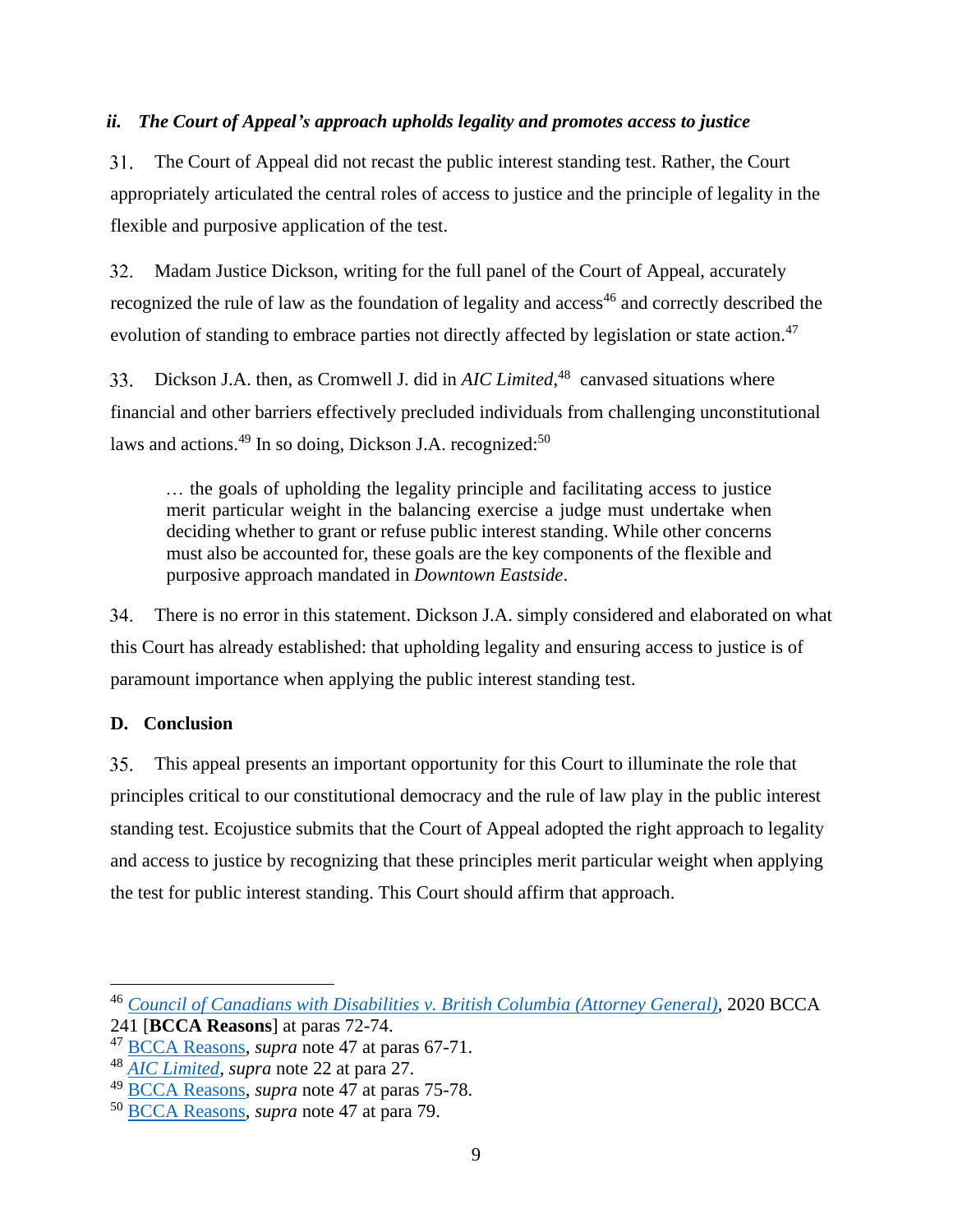## **PART IV – SUBMISSIONS ON COSTS**

<span id="page-20-1"></span><span id="page-20-0"></span>Ecojustice requests that there be no costs awarded to or against it in relation to the appeal.

## **PART V – ORDER SOUGHT**

Ecojustice takes no position on the disposition of the appeal.

## **ALL OF WHICH IS RESPECTFULLY SUBMITTED this 3 rd day of December, 2021.**

**Kegan Pepper-Smith Daniel Cheater**  Lawyers for the Intervener, Ecojustice Canada Society

\_\_\_\_\_\_\_\_\_\_\_\_\_\_\_\_\_\_\_\_\_\_\_\_\_\_\_\_\_\_\_\_\_\_\_\_\_\_\_\_\_\_\_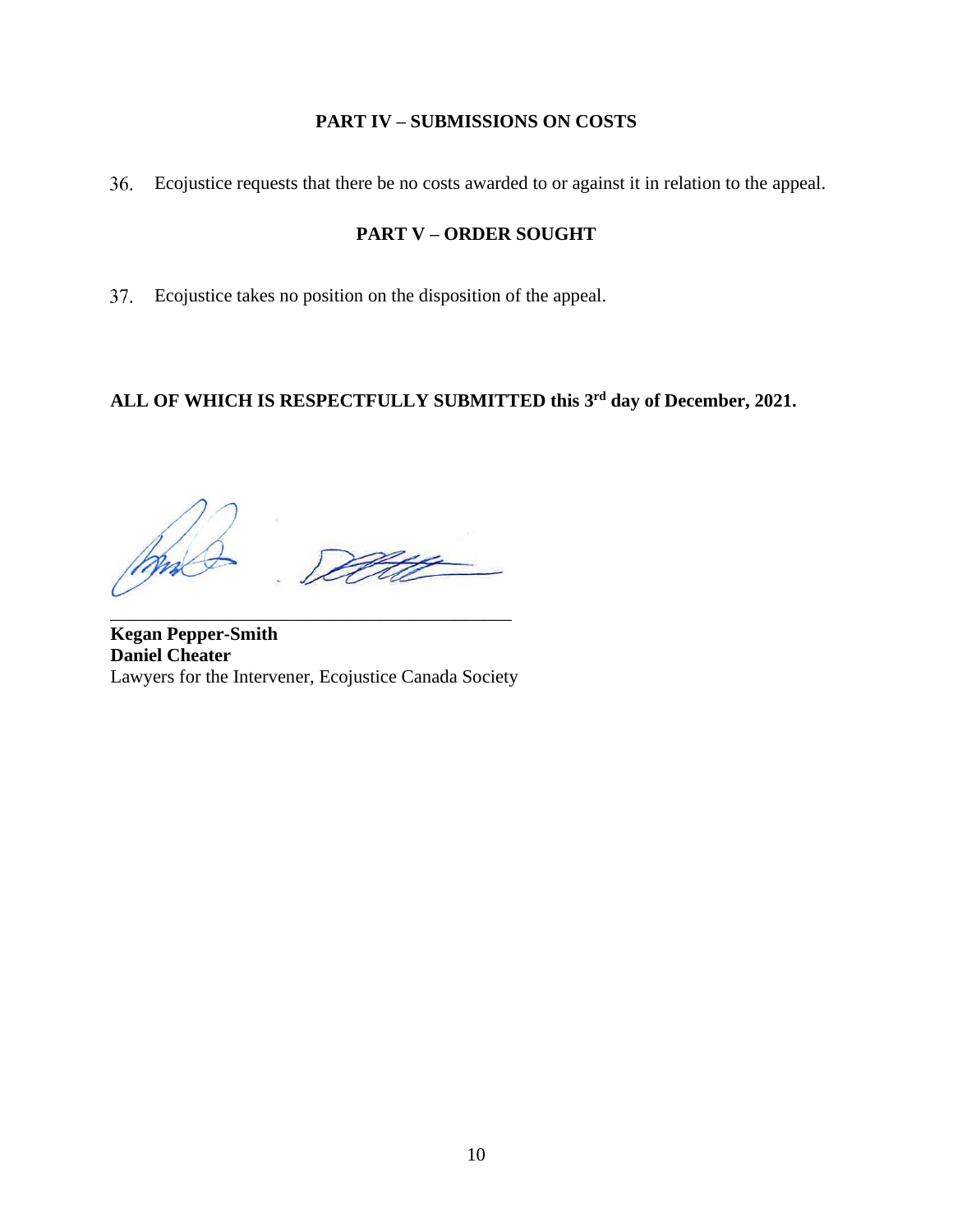## **PART VII – TABLE OF AUTHORITIES**

<span id="page-21-0"></span>

| <b>AUTHORITY</b>                                                                                                          | PARA(S),                            |
|---------------------------------------------------------------------------------------------------------------------------|-------------------------------------|
|                                                                                                                           |                                     |
| <b>JURISPRUDENCE</b>                                                                                                      |                                     |
| AIC Limited v. Fischer, 2013 SCC 69                                                                                       | 18, 21, 24, 25,<br>33               |
| Bancroft v. Nova Scotia (Lands and Forests), 2020 NSSC 175                                                                | 15                                  |
| B.C.G.E.U. v. British Columbia (Attorney General), [1988] 2 SCR 214                                                       | 18                                  |
| B.C./Yukon Association of Drug War Survivors v. Abbotsford (City), 2014<br><b>BCSC 1817</b>                               | 10                                  |
| British Columbia v. Canadian Forest Products Ltd., 2004 SCC 38                                                            | 14                                  |
| Canada (Attorney General) v. Downtown Eastside Sex Workers United<br><b>Against Violence Society, 2012 SCC 45</b>         | 2, 9, 10, 11, 16,<br>17, 20, 21, 26 |
| Canadian Council of Churches v. Canada (Minister of Employment and<br>Immigration), [1992] 1 SCR 236                      | 11, 16, 19                          |
| Coalition of Citizens for a Charter Challenge v. Metropolitan Authority,<br>103 DLR (4th) 409 (NSSC)                      | 22                                  |
| Communities and Coal Society v. Canada (Attorney General), 2018 FC 35                                                     | 1, 22                               |
| Council of Canadians with Disabilities v. British Columbia (Attorney<br>General), 2020 BCCA 241                           | 32, 33                              |
| Delta Air Lines Inc. v. Lukács, 2018 SCC 2                                                                                | 16, 20                              |
| David Suzuki Foundation v. Canada-Newfoundland and Labrador Offshore<br>Petroleum Board, 2018 NLSC 146                    | 1                                   |
| Endean v. British Columbia, 2016 SCC 42                                                                                   | 24                                  |
| Finlay v. Canada (Minister of Finance), [1986] 2 SCR 607                                                                  | 19                                  |
| Friends of the Oldman River Society v. Canada (Minister of Transport),<br>[1992] 1 SCR 3                                  | 13                                  |
| Hryniak v. Mauldin, 2014 SCC 7                                                                                            | 18                                  |
| Hy and Zel's Inc. v. Ontario (Attorney General); Paul Magder Furs Ltd. v.<br>Ontario (Attorney General), [1993] 3 SCR 675 | 19                                  |
| MacLaren v. British Columbia (Attorney General), 2018 BCSC 1753                                                           | 28, 29                              |
| Minister of Justice (Can.) v. Borowski, [1981] 2 SCR 575                                                                  | 19                                  |
| Nova Scotia Board of Censors v. McNeil, [1976] 2 SCR 265                                                                  | 19                                  |
| Reece v. Edmonton (City), 2011 ABCA 238                                                                                   | 11                                  |